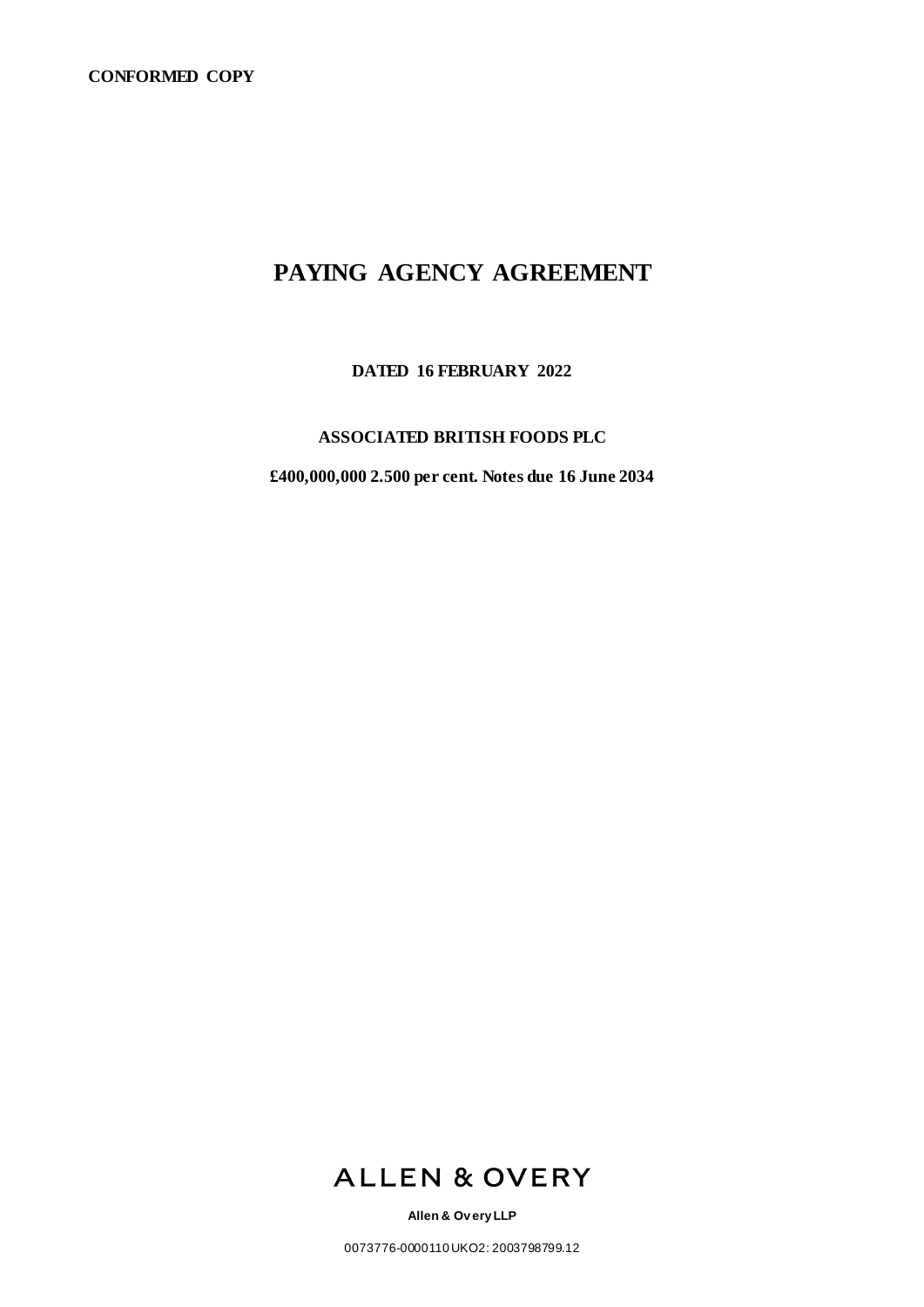## **CONTENTS**

## **Clause**

| 1.               |                                                                                                |  |  |  |
|------------------|------------------------------------------------------------------------------------------------|--|--|--|
| 2.               |                                                                                                |  |  |  |
| 3.               |                                                                                                |  |  |  |
| $\overline{4}$ . |                                                                                                |  |  |  |
| 5.               |                                                                                                |  |  |  |
| 6.               |                                                                                                |  |  |  |
| 7.               |                                                                                                |  |  |  |
| 8.               |                                                                                                |  |  |  |
| 9.               |                                                                                                |  |  |  |
| 10.              | Duties of the Principal Paying Agent in connection with Optional Redemption and Redemption for |  |  |  |
|                  |                                                                                                |  |  |  |
| 11.              |                                                                                                |  |  |  |
| 12.              |                                                                                                |  |  |  |
| 13.              |                                                                                                |  |  |  |
| 14.              |                                                                                                |  |  |  |
| 15.              |                                                                                                |  |  |  |
| 16.              |                                                                                                |  |  |  |
| 17.              |                                                                                                |  |  |  |
| 18.              |                                                                                                |  |  |  |
| 19.              |                                                                                                |  |  |  |
| 20.              |                                                                                                |  |  |  |
| 21.              |                                                                                                |  |  |  |
| 22.              |                                                                                                |  |  |  |
| 23.              |                                                                                                |  |  |  |
| 24.              |                                                                                                |  |  |  |
| 25.              |                                                                                                |  |  |  |
| 26.              |                                                                                                |  |  |  |
| 27.              |                                                                                                |  |  |  |
| 28.              |                                                                                                |  |  |  |
| 29.              |                                                                                                |  |  |  |
|                  |                                                                                                |  |  |  |
|                  |                                                                                                |  |  |  |

## **Schedule**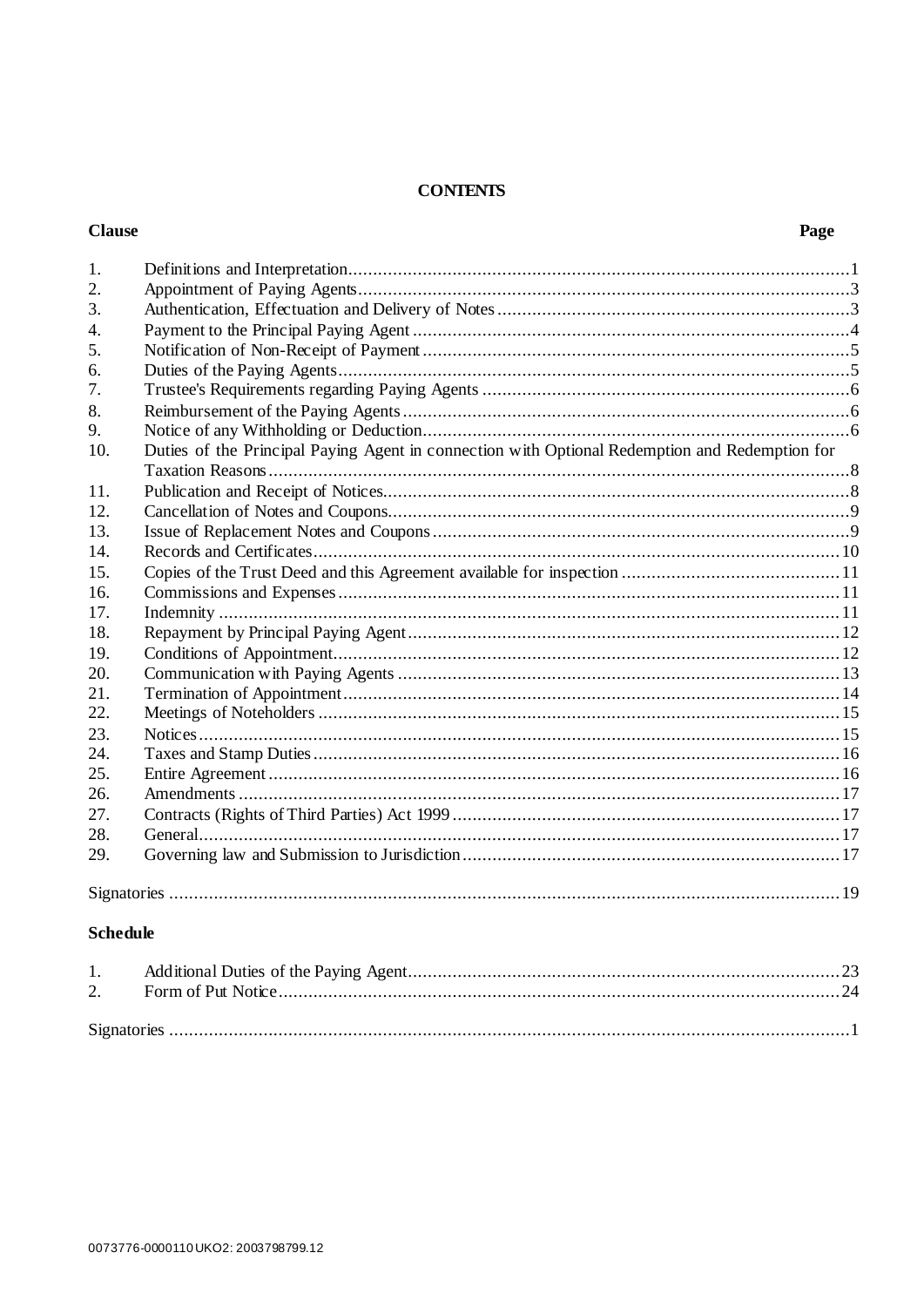### **THIS AGREEMENT** is dated 16 February 2022 and made

## **AMONG:**

- (1) **ASSOCIATED BRITISH FOODS PLC** (the **Issuer**);
- (2) **CITICORP TRUSTEE COMPANY LIMITED** (the **Trustee**, which expression includes any further or other and includes any trustee or trustees appointed under the Trust Deed (as defined below));
- (3) **CITIBANK, N.A., LONDON BRANCH** in its capacity as principal paying agent (in such capacity the **Principal Paying Agent**, which expression shall include any successor principal paying agent appointed under claus[e 21\)](#page-15-0); and
- (4) **CITIBANK EUROPE PLC** in its capacity as paying agent (together with the Principal Paying Agent and any further or other paying agents appointed from time to time in respect of the Notes, the **Paying Agents** and each a **Paying Agent**).

#### **WHEREAS:**

- (A) The Issuer has agreed to issue £400,000,000 2.500 per cent. Notes due 16 June 2034 (the **Notes** which expression shall include, unless the context otherwise requires, any further Notes issued pursuant to Condition 16 (*Further Issues*) and forming a single series with the Notes).
- (B) The Notes are to be constituted by a Trust Deed (the **Trust Deed**) dated 16 February 2022 betw een the Issuer and the Trustee.
- (C) The Notes will be issued in bearer form in the denominations of £100,000 and integral multiples of £1,000 in excess thereof up to (and including) £199,000 each with interest coupons (**Coupons**) attached. The Notes are not, at the date of issue, intended to be held in a manner which would allow Eurosystem eligibility.
- (D) The Notes will initially be represented by a temporary Global Note (the **Temporary Global Note**) in or substantially in the form set out in the First Schedule to the Trust Deed which will be exc hanged in accordance with its terms for a permanent Global Note (the **Permanent Global Note** and, together with the Temporary Global Note, the **Global Notes**) in or substantially in the form also set out in the First Schedule to the Trust Deed.
- (E) The definitive Notes and Coupons will be in or substantially in the respective forms set out in Part I of the Second Schedule to the Trust Deed. The Conditions of the Notes (the **Conditions**) will be in or substantially in the form set out in Part II of the Second Schedule to the Trust Deed.

#### **IT IS AGREED** as follows:

#### **1. DEFINITIONS AND INTERPRETATION**

1.1 In this Agreement:

**Applicable Law** means any law or regulation including, but not limited to: (i) any statute or regulation; (ii) any rule or practice of any Authority by which any party is bound or with which it is accustomed to comply; (iii) any agreement between any Authorities; and (iv) any customary agreement between any Authority and any party;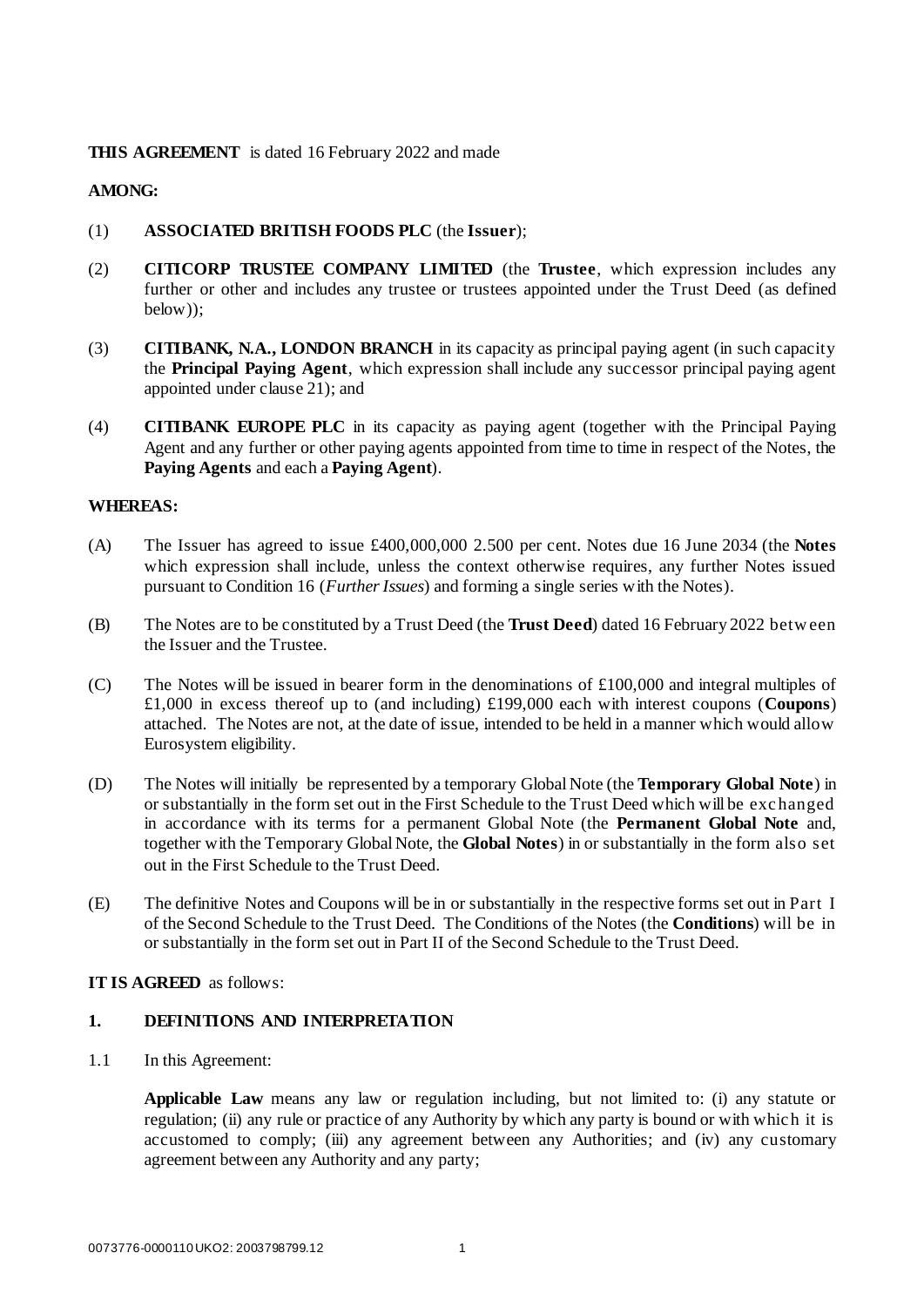**Authority** means any competent regulatory, prosecuting, tax or government authority in any jurisdiction:

**Business Day** means a day on which commercial banks and foreign exchange markets settle payments and are open for general business in London;

**Clearstream, Luxembourg** means Clearstream Banking S.A.;

**Code** means the US Internal Revenue Code of 1986, as amended;

**Euroclear** means Euroclear Bank SA/NV;

**FATCA Withholding** means any withholding or deduction required pursuant to an agreement described in section 1471(b) of the Code, or otherwise imposed pursuant to sections 1471 through 1474 of the Code, any regulations or agreements thereunder, any official interpretations thereof, or any law implementing an intergovernmental approach thereto;

**Put Notice** means a notice substantially in the form set out in Schedule 2;

**specified office** of any Paying Agent means the office specified in clause [23](#page-16-0) or such other specified office as may from time to time be duly notified pursuant to that clause; and

**Tax** means any present or future taxes, duties, assessments, withholding, deductions, liabilities or governmental charges of whatever nature imposed, levied, collected, withheld or assessed by or on behalf of any Authority having power to tax.

- 1.2 Words and expressions defined in the Conditions and in the Trust Deed and not otherwise defined in this Agreement shall have the same meanings when used in this Agreement.
- 1.3 In this Agreement, unless the contrary intention appears, a reference to:
	- (a) an amendment includes a supplement, restatement or novation and amended is to be construed accordingly;
	- (b) a person includes (i) any individual, company, unincorporated association, government, state agency, international organisation or other entity and (ii) its successors and assigns;
	- (c) a law or provision of law is a reference to that law or provision as extended, amended or reenacted;
	- (d) the **records** of Euroclear and Clearstream, Luxembourg shall be the records that each of Euroclear and Clearstream, Luxembourg holds for its customers which reflect the amount of such customer's interest in the Notes;
	- (e) a clause or schedule is a reference to a clause of, or a schedule to, this Agreement;
	- (f) a document or any provision of a document is a reference to that document or provision as amended from time to time; and
	- (g) a time of day is a reference to London time.
- 1.4 The headings in this Agreement do not affect its interpretation.
- 1.5 In this Agreement: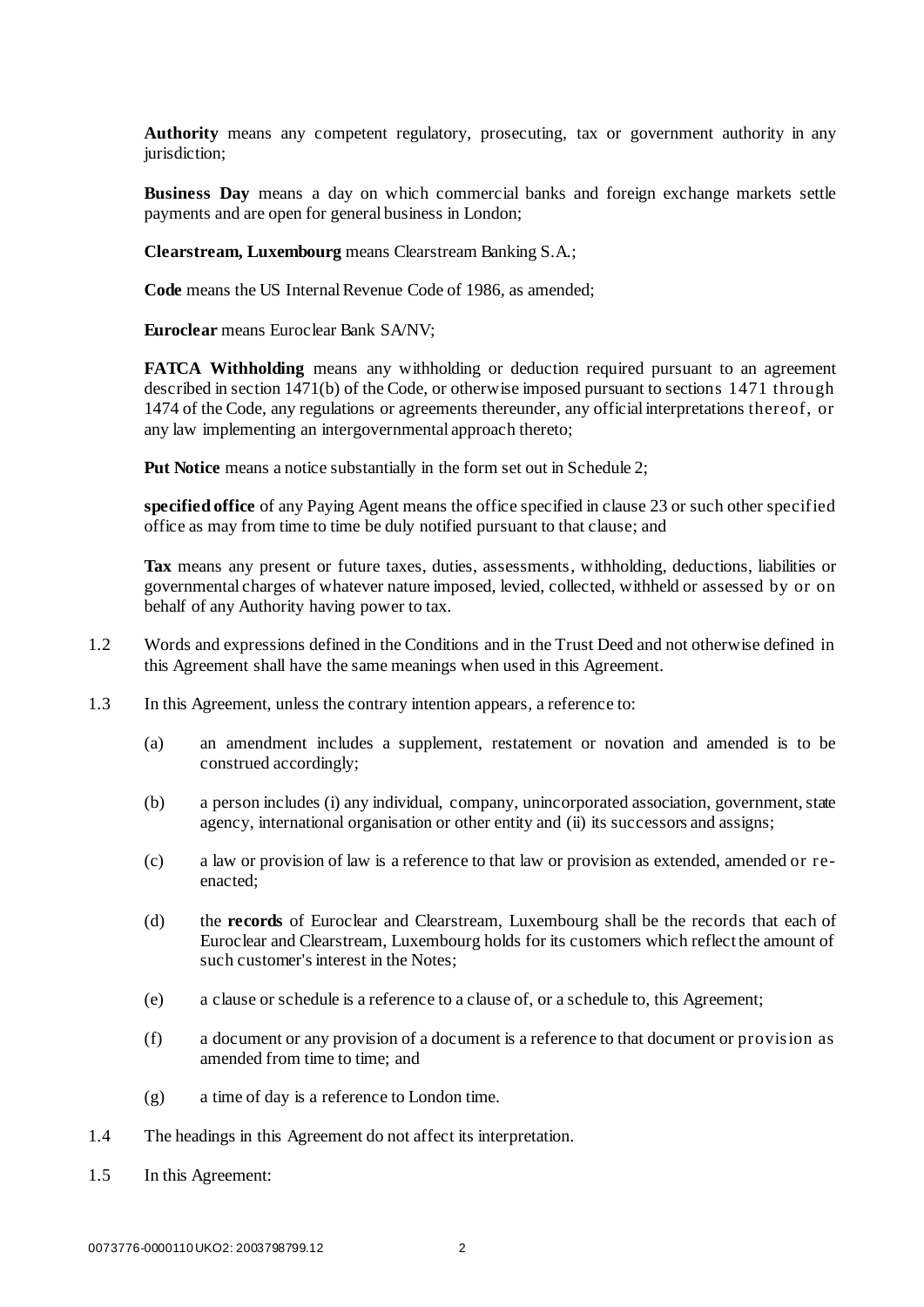- (a) words denoting the singular shall include the plural and *vice versa*;
- (b) words denoting one gender only shall include the other gender; and
- (c) words denoting persons only shall include firms and corporations and *vice versa*.
- 1.6 References in this Agreement to principal, premium and/or interest shall include any additional amounts payable pursuant to Condition 7 (*Taxation*).
- 1.7 All references in this Agreement to Euroclear and/or Clearstream, Luxembourg shall, wherever the context so admits, be deemed to include references to any additional or alternative clearing system in which the relevant Notes are from time to time accepted for clearance.

## **2. APPOINTMENT OF PAYING AGENTS**

- 2.1 The Issuer and, for the purposes of claus[e 7](#page-7-0) only, the Trustee hereby appoint, on the terms and subject to the conditions of this Agreement:
	- (a) Citibank, N.A., London Branch as principal paying agent; and
	- (b) Citibank Europe Plc as paying agent,

in each case acting at its specified office.

- 2.2 Each Paying Agent accepts its appointment, and agrees to act, as agent of the Issuer in relation to the Notes and agrees to comply with the terms of this Agreement. Each Paying Agent further agrees to perform the duties specified for it in the Conditions. The obligations of the Paying Agents are several and not joint.
- 2.3 The Principal Paying Agent undertakes to the Issuer that it will, in connection with the issue of the Notes, perform the duties which are stated to be performed by it in [Schedule 1. E](#page-24-0)ach of the Paying Agents (other than the Principal Paying Agent) agrees that if any information that is required by the Principal Paying Agent to perform the duties set out in [Schedule 1](#page-24-0) becomes known to it, it will promptly provide such information to the Principal Paying Agent.
- 2.4 The Issuer hereby authorises and instructs the Principal Paying Agent to elect Citibank Europe Plc as the initial common safekeeper.

## **3. AUTHENTICATION, EFFECTUATION AND DELIVERY OF NOTES**

- 3.1 The Issuer authorises and instructs the Principal Paying Agent to (i) authenticate the Global Notes and any definitive Notes delivered pursuant to clause [3.4,](#page-5-0) (ii) transmit such Global Notes electronically to the common safekeeper and to give effectuation instructions in respect of the Global Notes following its authentication thereof and (iii) instruct Euroclear and Clearstream, Luxembourg to make the appropriate entries in their records to reflect the initial outstanding aggregate principal amount of the Notes. The Issuer further authorises and instructs the Principal Paying Agent to destroy each Global Note retained by it following its receipt of confirmation from the common safekeeper that the relevant Global Note has been effectuated.
- <span id="page-4-0"></span>3.2 The Issuer authorises and instructs the Principal Paying Agent to (i) cause interests in the Temporary Global Note to be exchanged for interests in the Permanent Global Note and interests in a Global Note to be exchanged for definitive Notes in accordance with their respective terms and (ii) instruc t Euroclear and Clearstream, Luxembourg to make appropriate entries in their records to reflec t such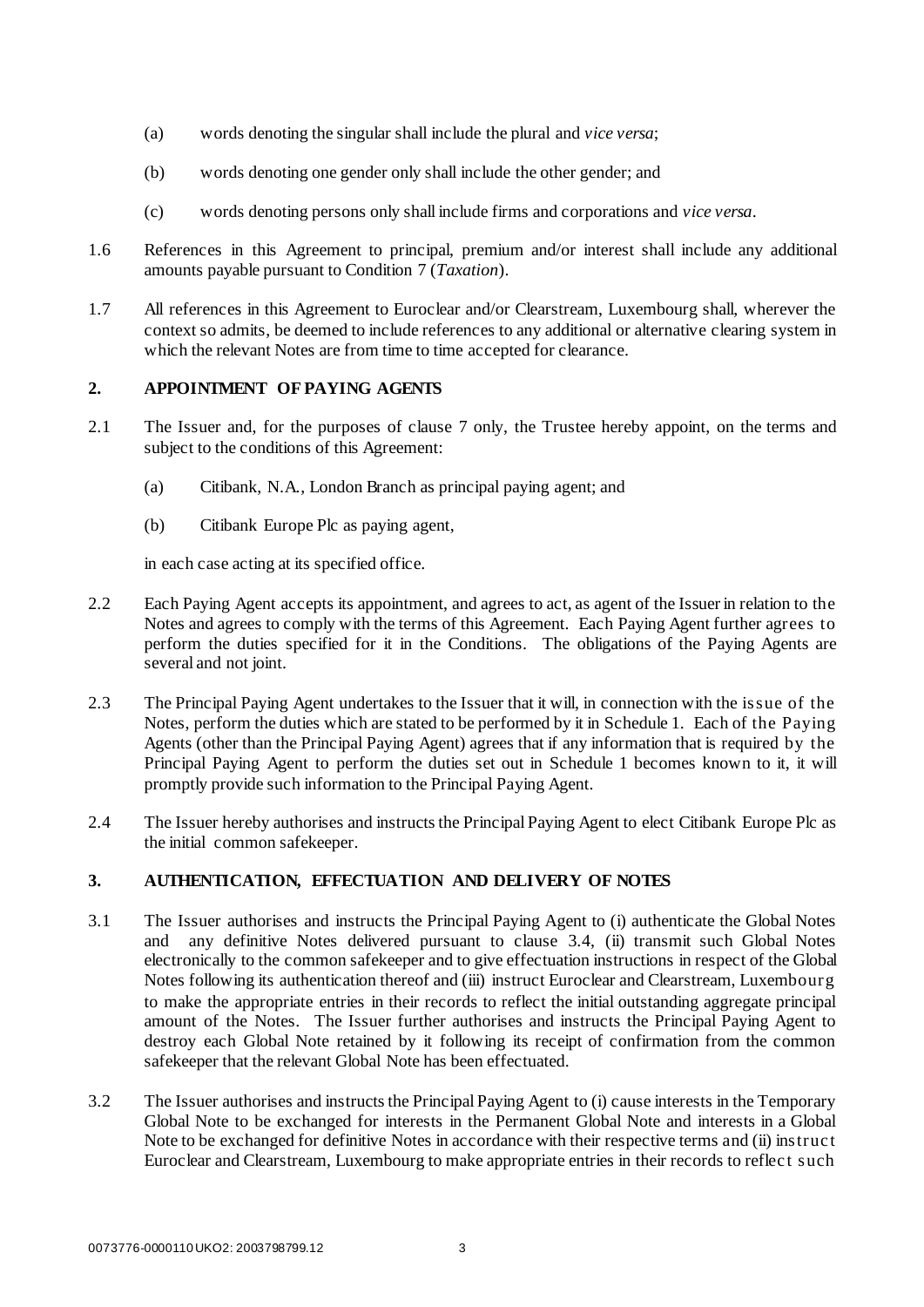exchanges. Following the exchange of the last interest in a Global Note, the Principal Paying Agent shall cause such Global Note to be cancelled and destroyed.

- 3.3 The Issuer undertakes that the Permanent Global Note (duly executed on behalf of the Issuer) will be available to be exchanged for interests in the Temporary Global Note in accordance with the terms of the Temporary Global Note.
- <span id="page-5-0"></span>3.4 If a Global Note is to be exchanged in accordance with its terms for definitive Notes, the Issuer undertakes that it will deliver to, or to the order of, the Principal Paying Agent, as soon as reasonably practicable and in any event not later than 15 days before the relevant exchange is due to take plac e, definitive Notes (with Coupons attached) in an aggregate principal amount of £400,000,000 or such lesser amount as is the principal amount of Notes represented by such Global Note to be issued in exchange for such Global Note. Each definitive Note and Coupon so delivered shall be duly executed on behalf of the Issuer.
- 3.5 The Principal Paying Agent shall cause all Notes delivered to and held by it under this Agreement to be maintained in safe keeping and shall ensure that interests in the Temporary Global Note are only exchanged for interests in the Permanent Global Note in accordance with the terms of the Temporary Global Note and this Agreement and that the definitive Notes are issued only in accordance with the terms of a Global Note, the Trust Deed and this Agreement.
- 3.6 So long as any of the Notes is outstanding the Principal Paying Agent shall, within seven days of any request by the Issuer or the Trustee, certify to the Issuer or the Trustee the number of definitive Notes held by it under this Agreement.

#### <span id="page-5-2"></span><span id="page-5-1"></span>**4. PAYMENT TO THE PRINCIPAL PAYING AGENT**

- 4.1 The Issuer shall, by no later than midday (London time) on the day on which any payment of principal, premium or interest in respect of any of the Notes becomes due under the Conditions, transfer to an account specified by the Principal Paying Agent such amount of Pounds Sterling as shall be sufficient for the purposes of the relevant payment of principal, premium and/or interest in immediately available funds.
- 4.2 The Issuer shall ensure that, before 10.00 a.m. (London time) on the second Business Day immediately prior to each day on which any payment is to be made to the Principal Paying Agent under clause 4.1, the Principal Paying Agent shall receive a copy of an irrevocable payment instruction to the bank through which the payment is to be made.
- 4.3 Subject to payment being duly made as provided in clause [4.1,](#page-5-1) the Principal Paying Agent or, as the case may be, the relevant Paying Agent shall pay or cause to be paid all amounts due in respect of the Notes on behalf of the Issuer in the manner provided in the Conditions. If any payment provided for in clause [4.1](#page-5-1) is made late but otherwise in accordance with the provisions of this Agreement, the Principal Paying Agent and each Paying Agent shall nevertheless make payments in respect of the Notes as aforesaid following receipt by it of such payment.
- 4.4 If, for any reason, the Principal Paying Agent considers that the amounts to be received by the Principal Paying Agent pursuant to clause [4.1](#page-5-1) will be, or the amounts actually received by it pursuant thereto are, insufficient to satisfy all claims in respect of all payments then falling due in respect of the Notes, the Principal Paying Agent shall then forthwith notify the Issuer of such insufficiency and, until such time as the Principal Paying Agent has received the full amount of all such payments, neither the Principal Paying Agent nor any Paying Agent shall be obliged to pay any such claims.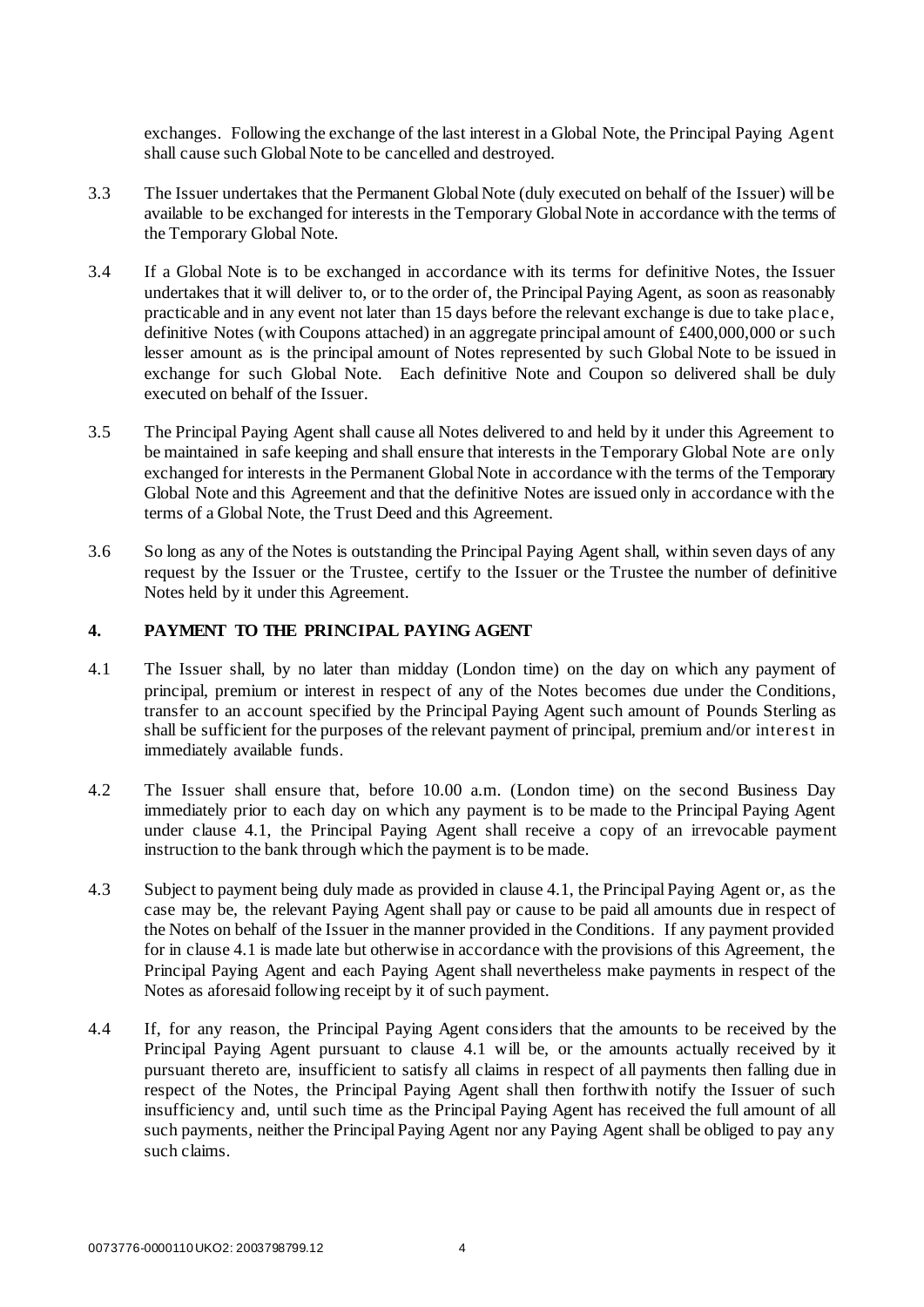4.5 For the avoidance of doubt, the Paying Agents shall not have any obligation to make any payment of principal, premium or interest in respect of the Notes to the Noteholders until the Principal Paying Agent has been put in funds by the Issuer.

## **5. NOTIFICATION OF NON-RECEIPT OF PAYMENT**

The Principal Paying Agent shall notify each of the other Paying Agents, the Issuer and the Trustee forthwith:

- (a) if it has not by the relevant date specified in claus[e 4.1](#page-5-1) received unconditionally the full amount in Pounds Sterling required for the payment; and
- <span id="page-6-0"></span>(b) if it receives unconditionally the full amount of any sum payable in respect of the Notes or Coupons after such date.

The Principal Paying Agent shall, at the request and expense of the Issuer, forthwith upon receipt of any amount as described in paragraph [5\(b\),](#page-6-0) cause notice of that receipt to be published under Condition 12 (*Notices*).

## <span id="page-6-1"></span>**6. DUTIES OF THE PAYING AGENTS**

- 6.1 Subject to the payments to the Principal Paying Agent provided for in clause [4](#page-5-2) being duly made and subject to the provisions of claus[e 7](#page-7-0), the Paying Agents shall act as paying agents of the Issuer in respect of the Notes and shall pay or cause to be paid on behalf of the Issuer, on and after eac h date on which any payment becomes due and payable, any principal, premium (if any) or interest then payable under the Conditions and this Agreement.
- <span id="page-6-2"></span>6.2 If default is made by the Issuer in respect of any payment, then unless and until the full amount of the relevant payment has been made in accordance with the terms of this Agreement (except as to the time of making the same) or other arrangements satisfactory to the Principal Paying Agent have been made, no Paying Agent shall be bound to act as paying agent.
- 6.3 Without prejudice to clauses [6.1](#page-6-1) and [6.2,](#page-6-2) if the Principal Paying Agent pays any amounts to the holders of Notes or Coupons or to any other Paying Agent at a time when it has not received payment in full in respect of the Notes in accordance with clause [4.1](#page-5-1) (the excess of the amounts so paid over the amounts so received being the **Shortfall**), the Issuer will on demand, in addition to paying amounts due under claus[e 4.1](#page-5-1), pay to the Principal Paying Agent interest from the date on which such amounts are paid to the date of reimbursement (at a rate which represents the Princ ipal Paying Agent's cost of funding the Shortfall as certified in writing by the Principal Paying Agent) on the Shortfall (or the unreimbursed portion thereof) until the receipt in full by the Principal Paying Agent of the Shortfall.
- 6.4 Whilst any Notes are represented by a Global Note, all payments due in respect of the Notes shall be made to, or to the order of, the holder of such Global Note, subject to and in accordance with the provisions of such Global Note. On the occasion of each payment, the Principal Paying Agent shall instruct Euroclear and Clearstream, Luxembourg to make the appropriate entries in their rec ords to reflect such payment.
- 6.5 If on presentation of a Note or Coupon the amount payable in respect of the Note or Coupon is not paid in full (otherwise than as a result of withholding or deduction for or on account of any Taxes as permitted by the Conditions) the Principal Paying Agent shall instruct Euroclear and Clearstream, Luxembourg to make appropriate entries in their records to reflect such shortfall in payment.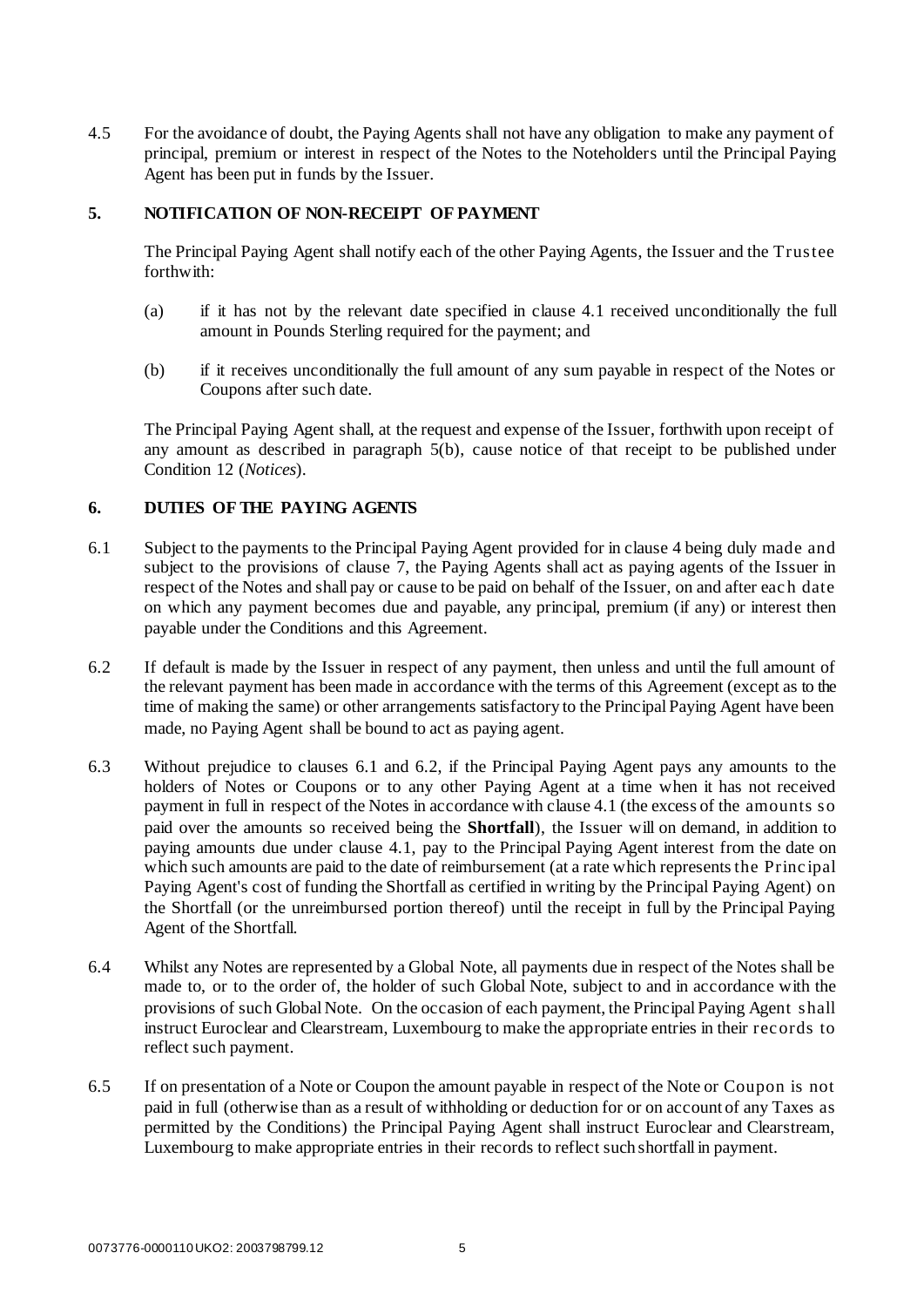## <span id="page-7-0"></span>**7. TRUSTEE'S REQUIREMENTS REGARDING PAYING AGENTS**

At any time after an Event of Default or a Potential Event of Default has occurred or if there is failure to make payment of any amount in respect of any Note when due or the Trustee shall have received any money which it proposes to pay under clause 9 of the Trust Deed to the Noteholders and/or Couponholders, the Trustee may:

- (a) by notice in writing to the Issuer the Principal Paying Agent and the other Paying Agents require the Principal Paying Agent and the other Paying Agents pursuant to this Agreement:
	- (i) to act thereafter as Principal Paying Agent and Paying Agents respectively of the Trustee in relation to payments to be made by or on behalf of the Trustee under the provisions of the Trust Deed *mutatis mutandis* on the terms provided in this Agreement (with such consequential amendments as the Trustee shall deem necessary and save that the Trustee's liability under any provision hereof for the indemnification, remuneration and payment of out-of-pocket expenses of the Paying Agents shall be limited to the amounts for the time being held by the Trustee on the trusts of the Trust Deed relating to the Notes and available for such purpose) and thereafter to hold all Notes and Coupons and all sums, documents and records held by them in respect of Notes and Coupons on behalf of the Trustee; or
	- (ii) to deliver up all Notes and Coupons and all sums, documents and records held by them in respect of Notes and Coupons to the Trustee or as the Trustee shall direc t in such notice provided that such notice shall be deemed not to apply to any documents or records which the relevant Paying Agent is obliged not to release by any law or regulation; and
- (b) by notice in writing to the Issuer require it to make all subsequent payments in respect of the Notes and the Coupons to or to the order of the Trustee and not to the Principal Paying Agent.

#### **8. REIMBURSEMENT OF THE PAYING AGENTS**

- 8.1 If a Paying Agent other than the Principal Paying Agent makes any payment in accordance with this Agreement:
	- (a) it shall notify the Principal Paying Agent of the amount so paid by it and the serial number and outstanding amount of each Note in relation to which such payment was made; and
	- (b) the Principal Paying Agent shall pay to such Paying Agent out of the funds received by it under clause [4](#page-5-2) by wire transfer in Pounds Sterling and in same day, freely transferable, cleared funds to such account with such bank as such Paying Agent has by notice to the Principal Paying Agent specified for the purpose, an amount equal to the amount so paid by such Paying Agent.
- 8.2 If the Principal Paying Agent makes any payment in accordance with this Agreement, it shall be entitled to appropriate for its own account out of the funds received by it under clause 4 [a](#page-5-2)n amount equal to the amount so paid by it.

#### <span id="page-7-1"></span>**9. NOTICE OF ANY WITHHOLDING OR DEDUCTION**

9.1 Notwithstanding any other provision of this Agreement, each Paying Agent shall be entitled to make a deduction or withholding from any payment which it makes under any Notes for or on account of any Tax, if and only to the extent so required by Applicable Law, in which event the Paying Agent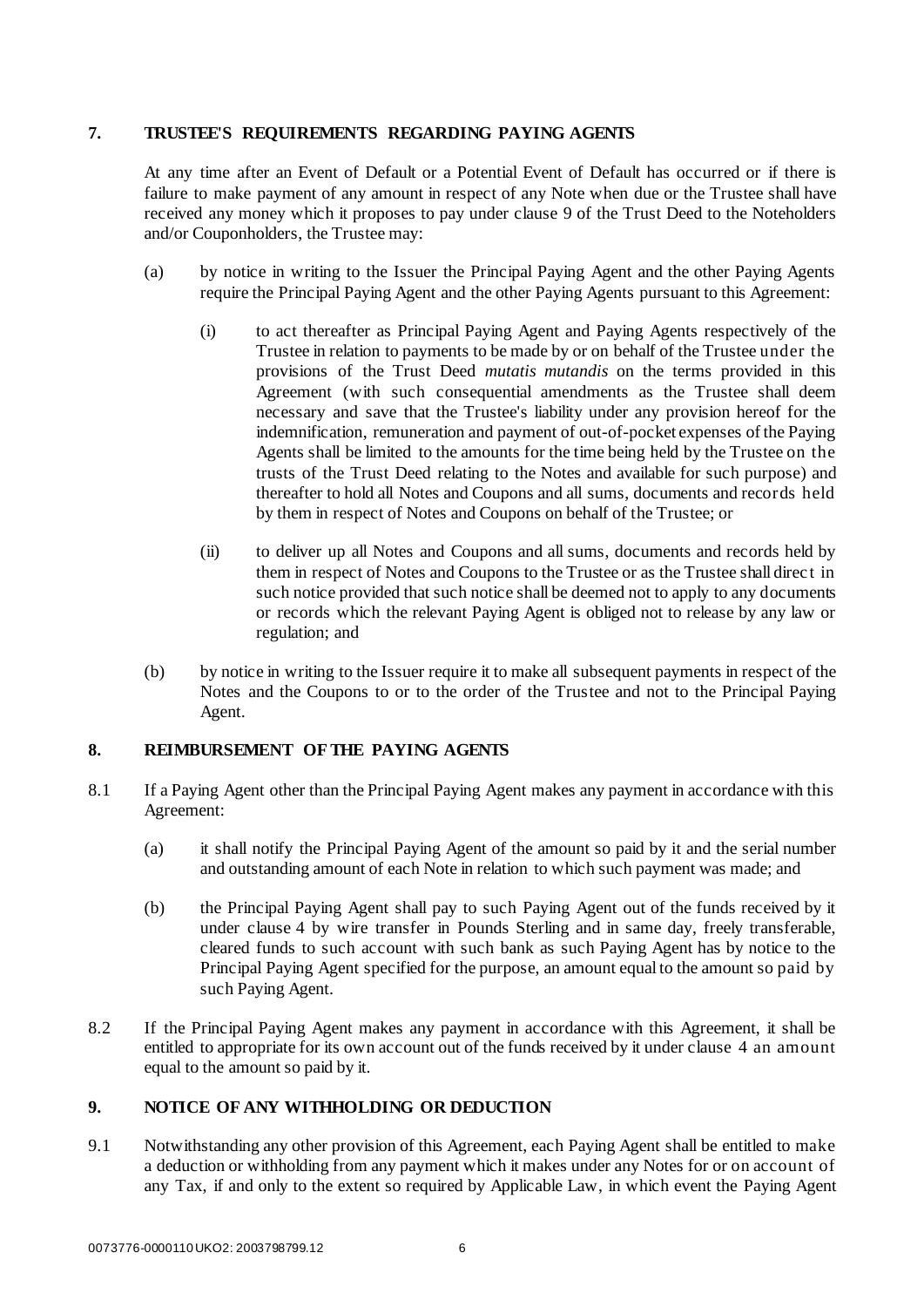shall make such payment after such deduction or withholding has been made and shall account to the relevant Authority within the time allowed for the amount so deducted or withheld or, at its option, shall reasonably promptly after making such payment return to the Issuer the amount so deducted or withheld, in which case, the Issuer shall so account to the relevant Authority for such amount. For the avoidance of doubt, FATCA Withholding is a deduction or withholding which is deemed to be required by Applicable Law for the purposes of this claus[e 9.1](#page-7-1).

- <span id="page-8-0"></span>9.2 If the Issuer is, in respect of any payment in respect of the Notes, compelled to withhold or deduc t any amount for or on account of any taxes, duties, assessments or governmental charges as specifically contemplated by Condition 7 (*Taxation*) or any undertaking given in addition to or in substitution for Condition 7 (*Taxation*) pursuant to the Trust Deed, the Issuer shall give notice to the Principal Paying Agent and the Trustee as soon as it becomes aware of the requirement to make the withholding or deduction and shall give to the Principal Paying Agent and the Trustee such information as they shall require to enable each of them to comply with the requirement. Until suc h time, the Issuer confirms that all payments made by or on behalf of the Issuer shall be made free and clear of and without withholding or deduction of any such amounts.
- 9.3 If any Paying Agent is, in respect of any payment of principal or interest in respect of the Notes, compelled to withhold or deduct any amount for or on account of any taxes, duties, assessments or governmental charges as specifically contemplated under the Conditions, other than arising under claus[e 9.2](#page-8-0) or by virtue of the relevant holder failing to satisfy any certification or other requirement in respect of its Notes, it shall give notice of that fact to the Issuer and the Principal Paying Agent as soon as it becomes aware of the compulsion to withhold or deduct.
- <span id="page-8-1"></span>9.4 In the event that the Issuer determines in its sole discretion that any deduction or withholding for or on account of any Tax will be required by Applicable Law in connection with any payment due to any of the Paying Agents on any Notes, then the Issuer will be entitled to redirect or reorganise any such payment in any way that it sees fit in order that the payment may be made without such deduction or withholding provided that, any such redirected or reorganised payment is made through a recognised institution of international standing and otherwise made in accordance with this Agreement and the Trust Deed. The Issuer will promptly notify the Paying Agents and the Trustee of any such redirection or reorganisation. For the avoidance of doubt, FATCA Withholding is a deduction or withholding which is deemed to be required by Applicable Law for the purposes of this clause [9.4.](#page-8-1)
- <span id="page-8-2"></span>9.5 The Issuer shall notify each Paying Agent in the event that it determines that any payment to be made by a Paying Agent under any Notes is a payment which could be subject to FATCA Withholding if such payment were made to a recipient that is generally unable to receive payments free from FATCA Withholding, and the extent to which the relevant payment is so treated, provided, however, that the Issuer's obligation under this claus[e 9.5](#page-8-2) shall apply only to the extent that such payments are so treated by virtue of characteristics of the Issuer, such Notes, or both.
- <span id="page-8-3"></span>9.6 Each party to this Agreement shall, within ten business days of a written request by another party to this Agreement, supply to that other party such forms, documentation and other information relating to it, its operations, or the Notes as that other party reasonably requests for the purposes of that other party's compliance with Applicable Law and shall notify the relevant other party reasonably promptly in the event that it becomes aware that any of the forms, documentation or other information provided by such party is (or becomes) inaccurate in any material respect; provided, however, that no party to this Agreement shall be required to provide any forms, documentation or other information pursuant to this clause [9.6](#page-8-3) to the extent that: (i) any such form, documentation or other information (or the information required to be provided on such form or documentation) is not reasonably available to such party and cannot be obtained by such party using reasonable efforts; or (ii) doing so would or might in the reasonable opinion of such party constitute a breach of any: (a) Applicable Law; (b) fiduciary duty; or (c) duty of confidentiality.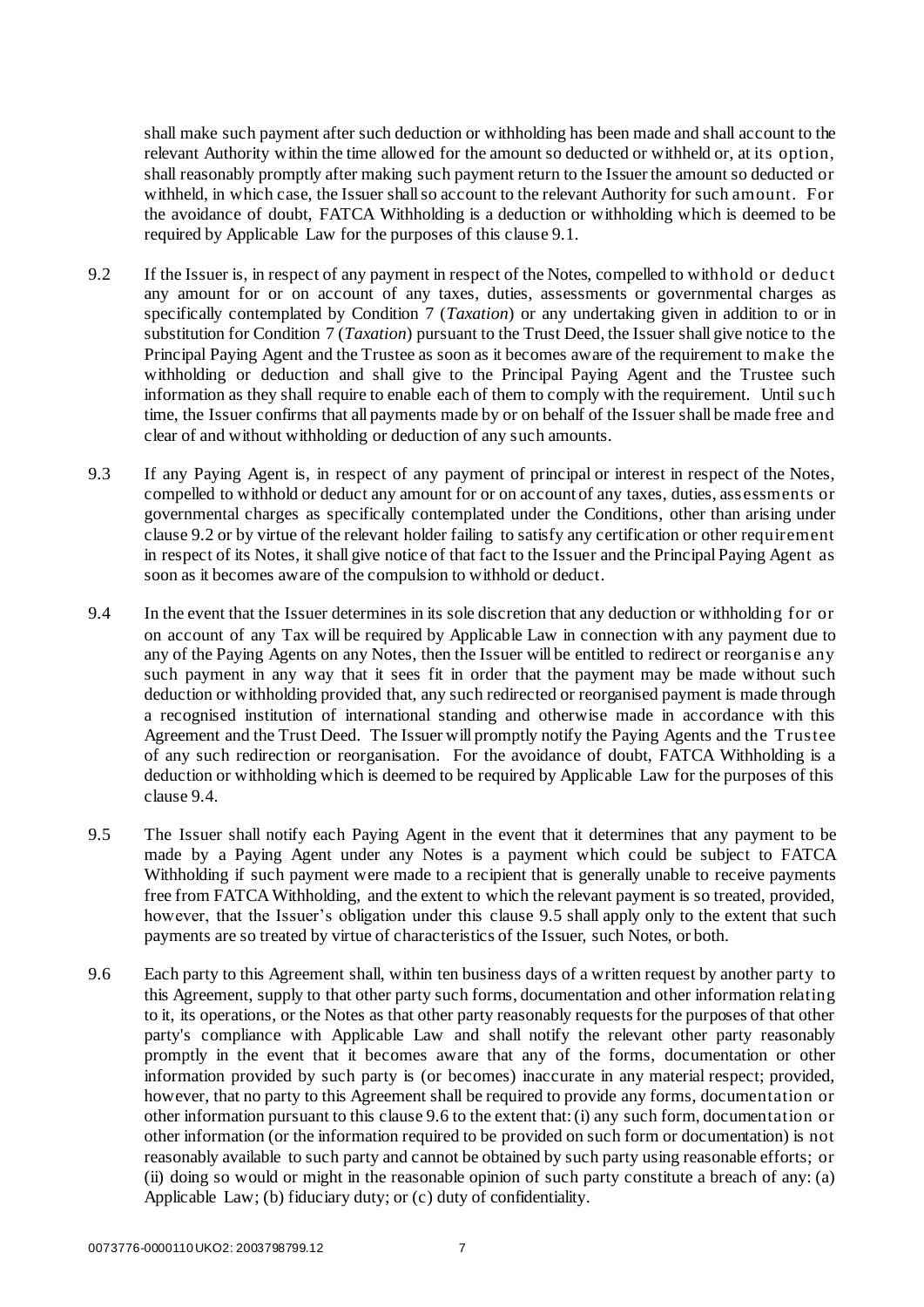## **10. DUTIES OF THE PRINCIPAL PAYING AGENT IN CONNECTION WITH OPTIONAL REDEMPTION AND REDEMPTION FOR TAXATION REASONS**

- 10.1 If the Issuer decides to redeem all or some only of the Notes for the time being outstanding under Condition 6 (*Redemption and Purchase*), it shall give notice of the decision and, in the case of any partial redemption pursuant to Condition 6.4, of the principal amount of Notes which it has dec ided to redeem to the Principal Paying Agent and the Trustee in accordance with the Conditions.
- 10.2 On behalf of the Issuer, the Principal Paying Agent shall arrange for selection of the Notes in definitive form to be carried out, in relation to any partial redemption of the Notes, at a place and in a manner approved by the Trustee and in accordance with the Conditions. The Principal Paying Agent shall notify the Issuer and the Trustee of the date upon which any selection is to be made. In the case of Notes in global form, the Principal Paying Agent shall co-ordinate the selection of Notes to be redeemed in accordance with the procedures of Euroclear and Clearstream, Luxembourg.
- 10.3 The Principal Paying Agent shall before or at the same time as it publishes the notice required in connection with any redemption, notify the Issuer, the Trustee and the other Paying Agents of the serial numbers of any Notes selected for redemption in the case of a partial redemption of definitive Notes and shall notify the other Paying Agents of the date fixed for redemption.
- <span id="page-9-0"></span>10.4 Each Paying Agent will keep a stock of Put Notices and will make them available on demand to holders of definitive Notes, the Conditions of which provide for redemption at the option of Noteholders. Upon receipt of any Note deposited in the exercise of a put option in accordanc e with the Conditions, the Paying Agent with which the Note is deposited shall hold the Note (together with any Coupons relating to it deposited with it) on behalf of the depositing Noteholder (but shall not, save as provided below, release it) until the due date for redemption of the relevant Note consequent upon the exercise of the option, when, subject as provided below, it shall present the Note (and any such unmatured Coupons) to itself for payment of the amount due together with any interest due on the date of redemption in accordance with the Conditions and, subject to the receipt of funds from the Issuer in accordance with clause [4,](#page-5-2) shall pay those moneys in accordance with the direc tions of the Noteholder contained in the relevant Put Notice.

If, prior to the due date for its redemption, an Event of Default has occurred and is continuing or the Note becomes immediately due and repayable or if upon due presentation payment of the redemption moneys is improperly withheld or refused, the Paying Agent concerned shall post the Note (together with any such Coupons) by uninsured post to, and at the risk of, the relevant Noteholder (unless the Noteholder has otherwise requested and paid the costs of insurance to the relevant Paying Agent at the time of depositing the Notes) at the address given by the Noteholder in the relevant Put Notice. At the end of each period for the exercise of any put option, each Paying Agent shall promptly notify the Principal Paying Agent of the principal amount of the Notes in respect of which the option has been exercised with it together with their serial numbers and the Principal Paying Agent shall promptly notify those details to the Issuer.

10.5 The Principal Paying Agent shall instruct Euroclear and Clearstream, Luxembourg to make appropriate entries in their records in respect of all Notes redeemed by the Issuer to reflect the relevant redemptions.

#### **11. PUBLICATION AND RECEIPT OF NOTICES**

- 11.1 On behalf of and at the written request and expense of the Issuer, the Principal Paying Agent shall cause to be published all notices required to be given by the Issuer under the Conditions.
- 11.2 Each Paying Agent, on receipt of a notice or other communication received on behalf of the Issuer, shall as soon as reasonably practicable forward a copy to the Issuer.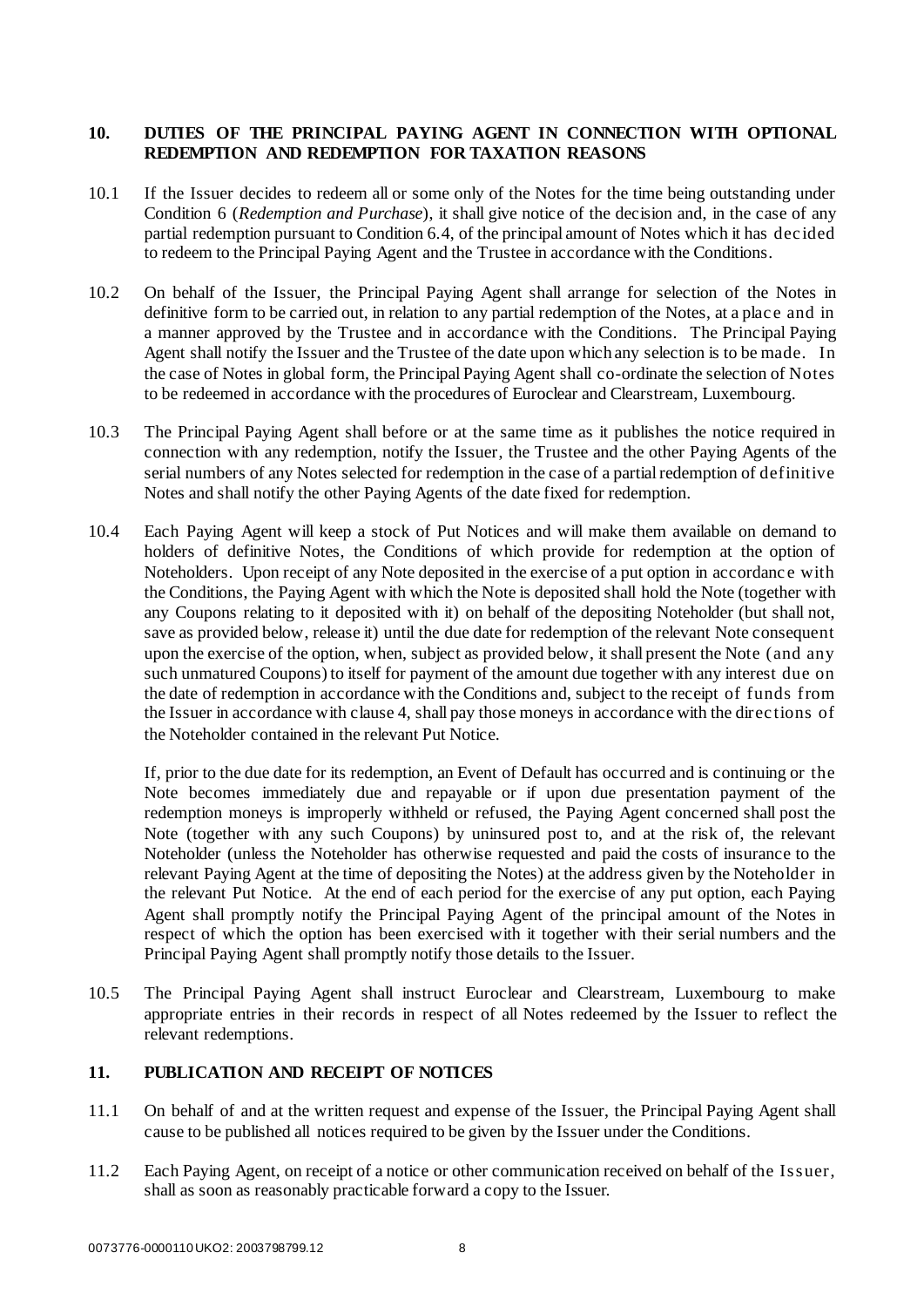## <span id="page-10-1"></span>**12. CANCELLATION OF NOTES AND COUPONS**

- 12.1 All Notes which are redeemed, all definitive Notes which are surrendered in connection with redemption (together with all unmatured Coupons attached to or delivered with Notes), all Coupons which are paid and all Global Notes which are exchanged in full (in accordance with the provisions of claus[e 3.2\)](#page-4-0) shall be cancelled by the Paying Agent by or to which they are redeemed, surrendered, exchanged or paid. Each of the Paying Agents shall give to the Principal Paying Agent details of all payments made by it and shall deliver all cancelled Notes and Coupons to the Principal Paying Agent (or as the Principal Paying Agent may specify). Where Notes are purchased by or on behalf of the Issuer or any of its Subsidiaries, the Issuer will notify the Principal Paying Agent in writing of all Notes purchased and, where such Notes are subsequently surrendered for cancellation, will procure that the Notes (together with all unmatured Coupons appertaining to those Notes) are promptly cancelled and delivered to the Principal Paying Agent or its authorised agent.
- <span id="page-10-0"></span>12.2 The Principal Paying Agent or its authorised agent shall (unless otherwise instructed by the Issuer in writing and save as provided in claus[e 14.1\)](#page-11-0) destroy all cancelled Notes and Coupons and shall, upon written request, furnish the Issuer with a certificate of destruction containing written partic ulars of the serial numbers of the Notes and the number by maturity date of Coupons so destroyed.
- 12.3 The Principal Paying Agent shall instruct Euroclear and Clearstream, Luxembourg to make appropriate entries in their records in respect of all Notes which are cancelled.
- 12.4 If the Issuer purchases any of its Notes for cancellation, the Issuer shall provide the Principal Paying Agent instructions in the form agreed to by the Principal Paying Agent confirming the details of the Notes to be cancelled. The Issuer shall provide the instructions to the Principal Paying Agent no later than two (2) Business Days prior to the date on which the Notes are intended to be cancelled, or on such other date as may be agreed between the Principal Paying Agent and the Issuer at the relevant time.

#### **13. ISSUE OF REPLACEMENT NOTES AND COUPONS**

- 13.1 The Issuer shall cause a sufficient quantity of additional forms of Notes and Coupons to be available, upon request, to the Principal Paying Agent at its specified office for the purpose of issuing replacement Notes or Coupons as provided below.
- 13.2 The Principal Paying Agent shall, subject to and in accordance with Condition 11 (*Replacement of Notes and Coupons*) and the following provisions of this clause, cause to be delivered any replacement Notes or Coupons which the Issuer may determine to issue in place of Notes or Coupons which have been lost, stolen, mutilated, defaced or destroyed.
- 13.3 In the case of a mutilated or defaced Note, the Principal Paying Agent shall ensure that (unless otherwise covered by such indemnity as the Issuer may require) any replacement Note only has attached to it Coupons corresponding to those attached to the mutilated or defaced Note which is presented for replacement.
- 13.4 The Principal Paying Agent shall obtain verification, in the case of an allegedly lost, stolen or destroyed Note or Coupon in respect of which the serial number is known, that the Note or Coupon has not previously been redeemed or paid. The Principal Paying Agent shall not issue a replacement Note or Coupon unless and until the applicant has:
	- (a) paid such expenses and costs as may be incurred in connection with the replacement;
	- (b) furnished it with such evidence and indemnity as the Issuer may reasonably require; and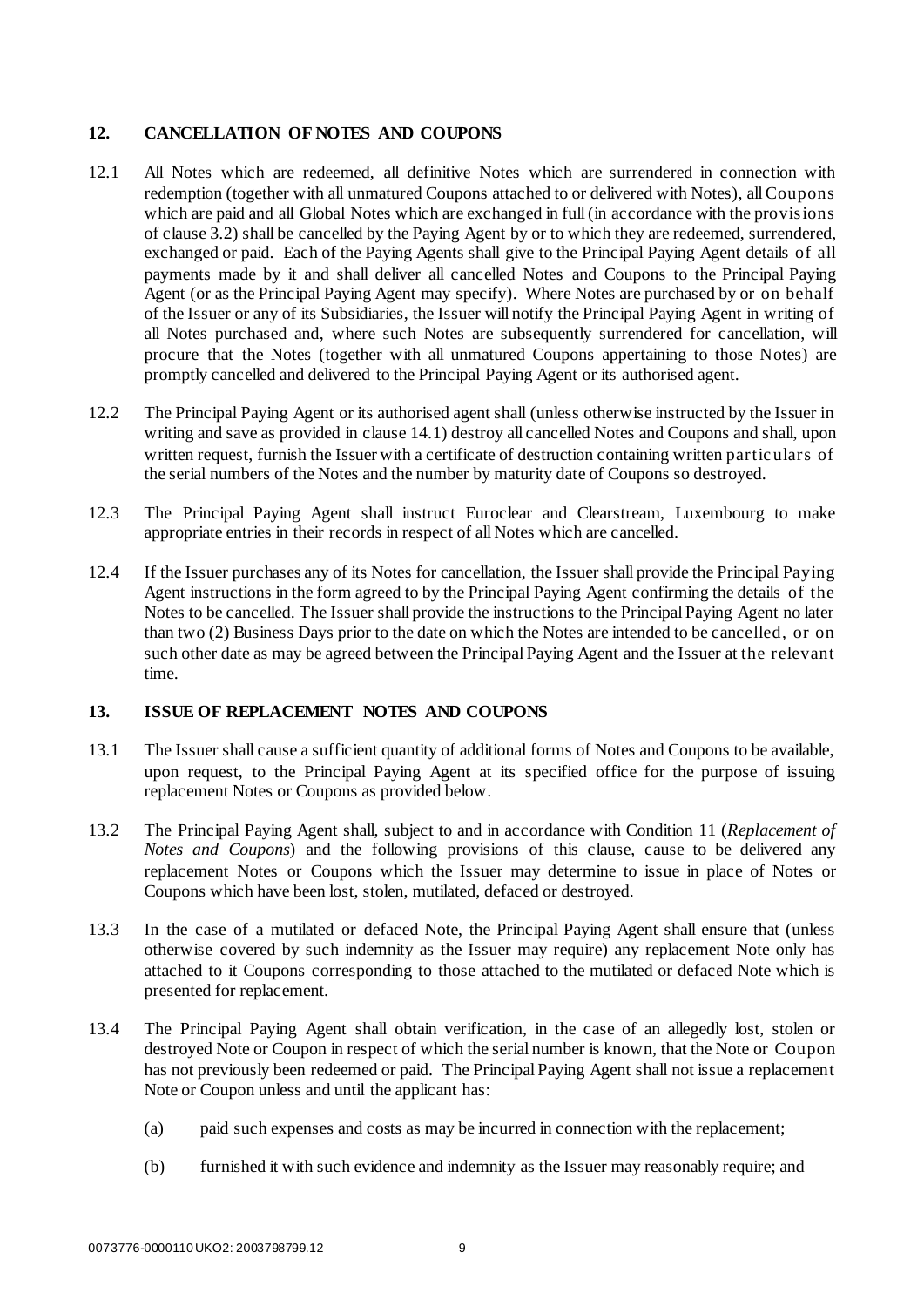- (c) in the case of a mutilated or defaced Note or Coupon, surrendered it to the Principal Paying Agent.
- 13.5 The Principal Paying Agent shall cancel mutilated or defaced Notes or Coupons in respect of whic h replacement Notes or Coupons have been issued pursuant to this clause. The Principal Paying Agent shall, unless otherwise requested by the Issuer, destroy all those Notes and Coupons and furnish the Issuer with a destruction certificate containing the information specified in claus[e 12.2.](#page-10-0)
- 13.6 The Principal Paying Agent shall, on issuing any replacement Note or Coupon, forthwith inform the Issuer and the other Paying Agents of the serial number of the replacement Note or Coupon issued and (if known) of the serial number of the Note or Coupon in place of which the replacement Note or Coupon has been issued. Whenever replacement Coupons are issued under this clause, the Principal Paying Agent shall also notify the other Paying Agents of the maturity dates of the lost, stolen, mutilated, defaced or destroyed Coupons and of the replacement Coupons issued.
- 13.7 Whenever a Note or Coupon for which a replacement Note or Coupon has been issued and the serial number of which is known is presented to a Paying Agent for payment, the relevant Paying Agent shall promptly send notice to the Issuer and (if it is not itself the Principal Paying Agent) the Principal Paying Agent and shall not be obliged to make any payment in respect of such Note or Coupon.

## <span id="page-11-0"></span>**14. RECORDS AND CERTIFICATES**

- 14.1 The Principal Paying Agent shall, in respect of the Coupons of each maturity, retain until the expiry of 10 years from the Relevant Date (as defined in the Conditions) in respect of the Coupons either (i) all paid Coupons of that maturity or (ii) a list of the serial numbers of Coupons of that maturity still remaining unpaid.
- 14.2 The Principal Paying Agent shall (i) keep full and complete records of (such records to be made available to the Trustee at all reasonable times); and (ii) upon written request, give to the Issuer and the Trustee as soon as possible and in any event within four months after the date of redemption, purchase, payment, exchange or replacement of a Note or Coupon (as the case may be), a certific ate stating (as applicable):
	- (a) the aggregate principal amount of Notes which have been redeemed and the aggregate amounts in respect of Coupons which have been paid;
	- (b) the serial numbers of such Notes in definitive form (other than serial numbers of Coupons);
	- (c) the total numbers by maturity date of such Coupons;
	- (d) the aggregate amount of interest paid (and the due dates of such payments) on Global Notes;
	- (e) the aggregate principal amount of Notes (if any) which have been purchased by or on behalf of the Issuer or any of its Subsidiaries and surrendered for cancellation (subject to delivery of the Notes in accordance with clause [12.1](#page-10-1)) and the serial numbers of such Notes in definitive form and the total number (where applicable, of each denomination) by maturity date of the Coupons attached to or exchanged or surrendered with the purchased Notes;
	- (f) the aggregate principal amounts of Notes and the aggregate amounts in respect of Coupons which have been exchanged or surrendered and replaced and the serial numbers of those Notes in definitive form and the total number by maturity date of those Coupons surrendered therewith; and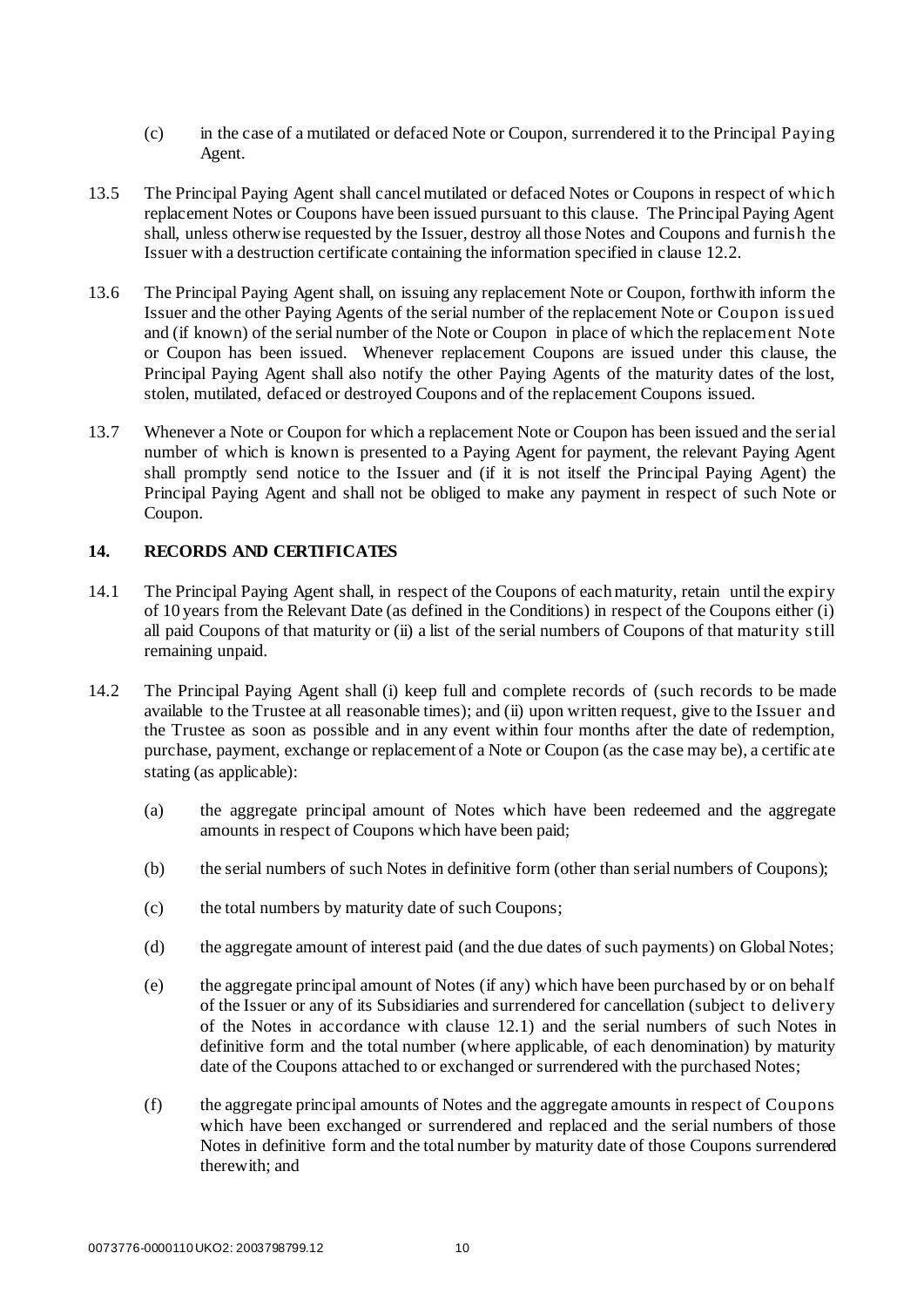(g) the total number by maturity date of unmatured Coupons missing from Notes in definitive form which have been redeemed or surrendered and replaced and the serial numbers of the Notes in definitive form to which the missing unmatured Coupons appertained.

## **15. COPIES OF THE TRUST DEED AND THIS AGREEMENT AVAILABLE FOR INSPECTION**

Each Paying Agent shall hold copies of all documents required to be so available by the Conditions and shall make such copies available for inspection by Noteholders by appointment at its specified office during normal business hours. Any inspection may, at the relevant Paying Agent's option, be carried out electronically. For this purpose, the Issuer shall furnish the Paying Agents with sufficient copies of each of the documents.

## **16. COMMISSIONS AND EXPENSES**

- 16.1 The Issuer shall pay to each of the Paying Agents such fees and commissions in respect of the services of that Paying Agent under this Agreement as shall be agreed in writing between the Issuer and that Paying Agent (together with any value added tax properly chargeable thereon).
- 16.2 The Issuer shall pay to each Paying Agent an amount equal to all properly incurred expenses (including any irrecoverable value added tax or other tax thereon) incurred by that Paying Agent in connection with their services under this Agreement. These expenses shall include any costs or charges incurred by the relevant Paying Agent in carrying out instructions to cancel the Notes under this Agreement (including cash penalty charges that may be incurred under Article 7 of the Central Securities Depositaries Regulation (EU) No 909/2014 if a settlement fail occurs due to the Issuer's failure to deliver the required Notes for cancellation).

## <span id="page-12-0"></span>**17. INDEMNITY**

- 17.1 The Issuer shall indemnify each of the Paying Agents against any losses, liabilities, costs, claims, actions, demands or expenses (together, **Losses**) (including, but not limited to, all reasonable c osts, legal fees, charges and expenses (together, **Expenses**) paid or incurred in disputing or defending any Losses), together with any irrecoverable value added tax or other similar tax properly chargeable thereon, which it may incur or which may be made against it as a result of or in connection w ith its appointment or the exercise of its powers and duties under this Agreement except for any Losses or Expenses resulting from its own gross negligence, fraud or wilful default or that of its directors, officers or employees.
- 17.2 Each Paying Agent shall severally indemnify the Issuer against any Losses (including, but not limited to, all reasonable Expenses paid or incurred in disputing or defending any Losses), together with any irrecoverable value added tax or other similar tax properly chargeable thereon, which the Issuer may incur or which may be made against the Issuer as a result of the relevant Paying Agent's gross negligence, fraud or wilful default or that of its directors, officers or employees.
- 17.3 The indemnities set out in this claus[e 17](#page-12-0) shall survive any termination or expiry of this Agreement.
- 17.4 Under no circumstances will any party to this Agreement be liable for any special, punitive, indirec t or consequential loss or damage of any kind whatsoever (including, without limitation, loss of profit, business, goodwill or opportunity), whether or not foreseeable, even if advised of the possibility of such loss or damage.
- 17.5 None of the Paying Agents shall be liable for any loss caused by events beyond their reasonable control including any malfunction, interruption or error in the transmission of information caused by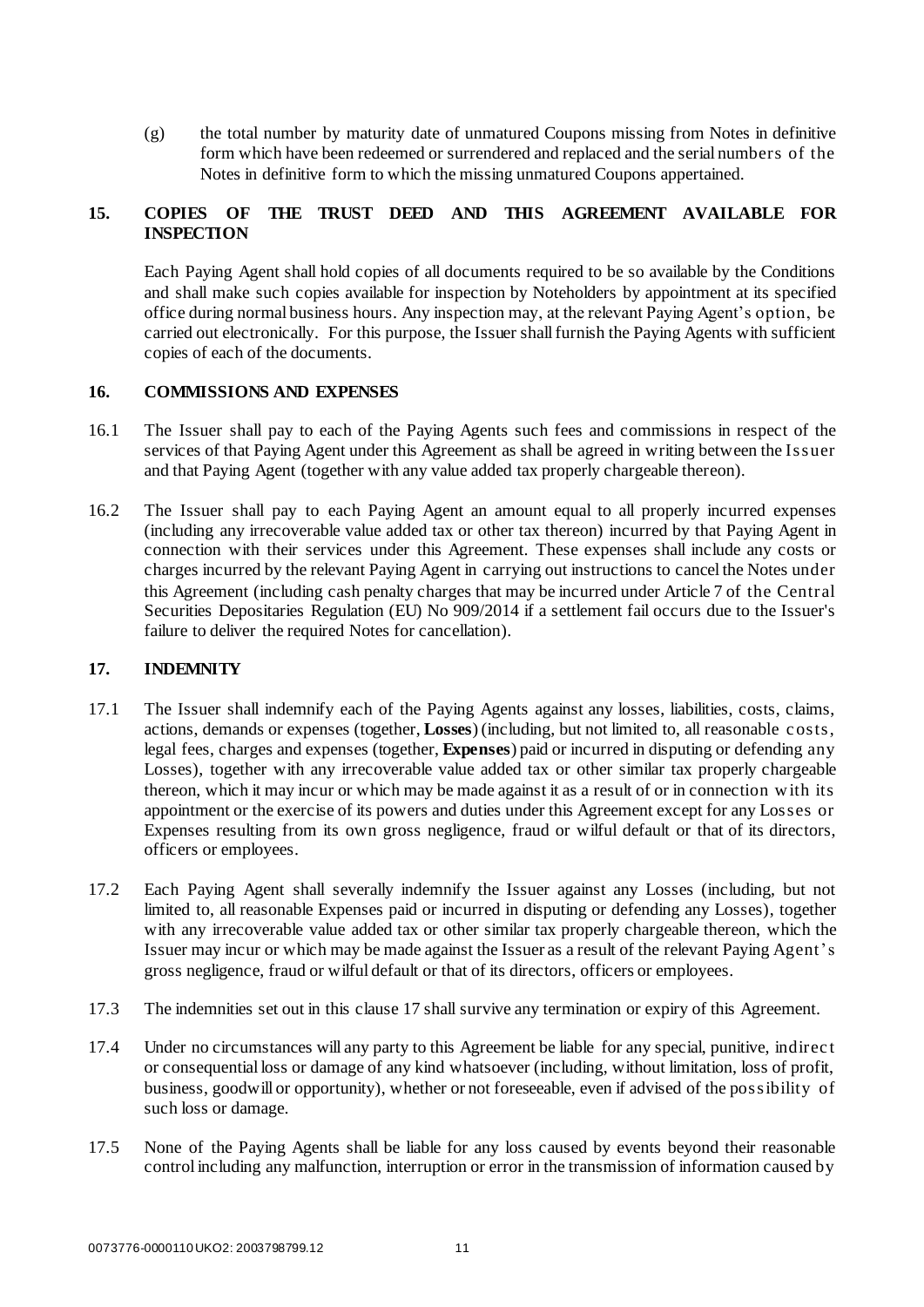any machine or systems or interception of communication facilities, abnormal operating c onditions or acts of God.

#### **18. REPAYMENT BY PRINCIPAL PAYING AGENT**

Sums paid by or by arrangement with the Issuer to the Principal Paying Agent pursuant to the terms of this Agreement shall not be required to be repaid to the Issuer unless and until any Note or Coupon becomes void under the provisions of Condition 8 (*Prescription*) but in that event the Principal Paying Agent shall as soon as reasonably practicable repay to the Issuer sums equivalent to the amounts paid by the Issuer to the Principal Paying Agent and not disbursed by virtue of the Notes becoming void.

#### **19. CONDITIONS OF APPOINTMENT**

- 19.1 Save as provided in claus[e 19.3,](#page-13-0) the Principal Paying Agent shall be entitled to deal with money paid to it by the Issuer for the purposes of this Agreement in the same manner as other money paid to a bank by its customers and shall not be liable to account to the Issuer for any interest or other amounts in respect of the money. No money held by any Paying Agent need be segregated except as required by law.
- 19.2 In acting under this Agreement and in connection with the Notes and the Coupons, the Paying Agents shall act solely as agents of the Issuer and, where notice is given under Clause 7, the Trustee and will not assume any obligations towards or relationship of agency or trust for or with any of the Noteholders or Couponholders.
- <span id="page-13-0"></span>19.3 No Paying Agent shall exercise any right of set-off or lien against the Issuer or any holders of Notes or Coupons in respect of any moneys payable to or by it under the terms of this Agreement.
- 19.4 Except as otherwise required by law, each of the Paying Agents shall be entitled to treat the holder of any Note or Coupon as the absolute owner for all purposes (whether or not any payment in respect of the Note or Coupon shall be overdue and notwithstanding any notice of ownership or writing on the Note or Coupon or any notice of previous loss or theft of the Note or Coupon) and shall not be required to obtain any proof thereof as to the identity of the bearer.
- 19.5 The Paying Agents shall be obliged to perform such duties and only such duties as are set out in this Agreement and the Notes and no implied duties or obligations shall be read into this Agreement or the Notes against the Paying Agents other than the duty to act honestly and in good faith and to exercise the diligence of a reasonably prudent agent in comparable circumstances.
- 19.6 Each of the Paying Agents may consult with any expert or legal, financial and other professional advisers (at the expense of the Issuer, if first agreed in writing by the Issuer to the extent legally permissable) and the opinion of such advisers shall be full and complete protection in respect of any action taken, omitted or suffered under this Agreement in good faith and in accordance with the opinion of such advisers.
- 19.7 Each of the Paying Agents shall be protected from, and shall incur no liability for or in respect of, any action taken, omitted or suffered in reliance upon any instruction, request or order from the Issuer, the Trustee or any document which it reasonably believes to be genuine and to have been delivered, signed or sent by the proper party or parties or upon written instructions from the Issuer or the Trustee.
- 19.8 Any of the Paying Agents, their officers, directors or employees may become the owner of, or acquire any interest in, Notes or Coupons with the same rights that it or he would have if the Paying Agent concerned were not appointed under this Agreement, and may engage or be interested in any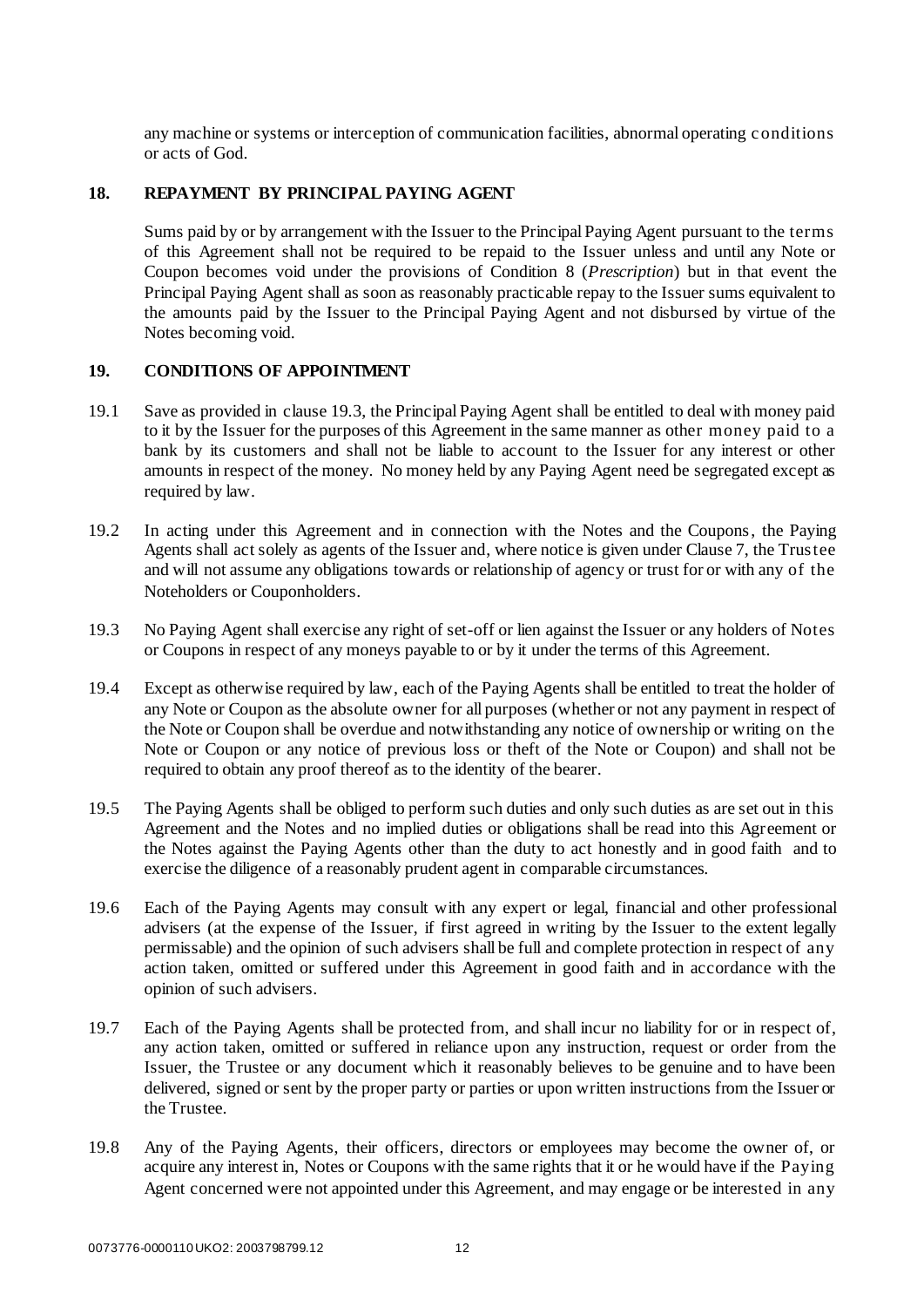financial or other transaction with the Issuer or the Trustee, and may act on, or as depositary, trustee or agent for, any committee or body of holders of Notes or Coupons or other obligations of the Issuer or the Trustee, as freely as if such Paying Agent were not appointed under this Agreement and need not account for any profit.

- 19.9 None of the Paying Agents shall have any obligation or duty (i) to monitor or inquire as to the performance of the Issuer of its obligations under the Notes, this Agreement or any other relevant documents or (ii) to determine or take any steps to ascertain whether any relevant event under the Notes has occurred.
- 19.10 Nothing in this Agreement shall require any of the Paying Agents to assume an obligation of the Issuer arising under any provision of the listing, prospectus, disclosure or transparency rules (or equivalent rules of any other competent authority.
- 19.11 Notwithstanding anything else herein contained, each Paying Agent may refrain without liability from doing anything that would or might in its opinion be contrary to any law of any state or jurisdiction (including but not limited to, the European Union, the United States of America or, in each case, any jurisdiction forming a part of it and England & Wales) or any directive or regulation of any agency of any such state or jurisdiction and may without liability do anything which is, in its opinion, necessary to comply with any such law, directive or regulation, provided that suc h Paying Agent shall notify, to the extent legally permissible, the Issuer in advance of taking or not taking any such action.
- 19.12 The fees, commissions and expenses payable to each Paying Agent for services rendered and the performance of its obligations under this Agreement shall not be abated by any remuneration or other amounts or profits receivable by such Paying Agent (or to its knowledge by any of its associates) in connection with any other transaction effected by such Paying Agent w ith or for the Issuer.
- 19.13 None of the Paying Agents shall be responsible to anyone with respect to the legality of this Agreement or the validity or legality of the Notes or Coupons.
- 19.14 In the case of any default by the Issuer, none of the Paying Agents shall have any duty or responsibility in the performance of the Issuer's obligations under the Conditions.
- 19.15 No Agent shall be required to do anything (and is entitled to do nothing) where it has received conflicting, unclear or equivocal instructions and, if a Paying Agent does receive instructions w hic h it considers to be conflicting, unclear or equivocal, such Paying Agent will promptly notify the Issuer.
- 19.16 The Issuer shall provide the Trustee, the Principal Paying Agent for itself and for delivery to each other Paying Agent with a copy of the certified list of persons authorised to take action on behalf of the Issuer in connection with this Agreement and shall notify the Trustee, the Principal Paying Agent and each other Paying Agent promptly in writing if any of such persons ceases to be so authorised or if any additional person becomes so authorised. Unless and until notified of any such change, each Paying Agent may rely on the certificate(s) most recently delivered to it and all instructions given in accordance with such certificate(s) shall be binding on the Issuer.

#### **20. COMMUNICATION WITH PAYING AGENTS**

A copy of all communications relating to the subject matter of this Agreement between the Issuer or the Trustee and any of the Paying Agents other than the Principal Paying Agent shall be sent to the Principal Paying Agent.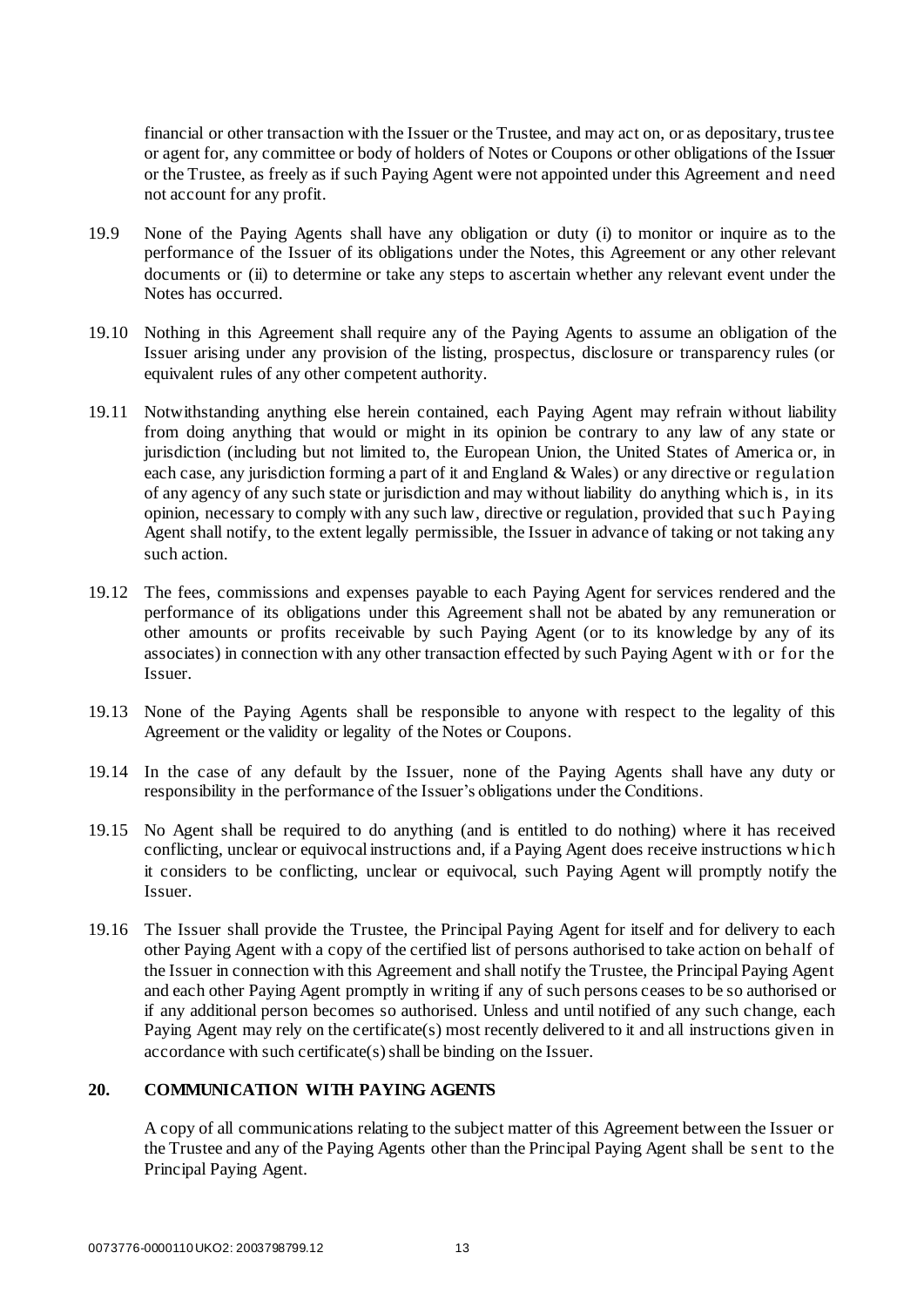## <span id="page-15-0"></span>**21. TERMINATION OF APPOINTMENT**

- <span id="page-15-1"></span>21.1 The Issuer may, with the prior written approval of the Trustee, terminate the appointment of any Paying Agent at any time and/or appoint additional or other Paying Agents by giving to the Paying Agent whose appointment is concerned and, where appropriate, the Principal Paying Agent at least 60 days' prior written notice to that effect provided that so long as any of the Notes is outstanding:
	- (a) in the case of a Paying Agent, the notice shall not expire less than 45 days before any Interest Payment Date; and
	- (b) notice shall be given under Condition 12 (*Notices*) at least 30 days before the removal or appointment of a Paying Agent.
- <span id="page-15-2"></span>21.2 Notwithstanding the provisions of clause [21.1,](#page-15-1) if at any time a Paying Agent becomes inc apable of acting, or is adjudged bankrupt or insolvent, or files a voluntary petition in bankruptcy or makes an assignment for the benefit of its creditors or consents to the appointment of an administrator, liquidator or administrative or other receiver of all or any substantial part of its property, or if an administrator, liquidator or administrative or other receiver of it or of all or a substantial part of its property is appointed, or it admits in writing its inability to pay or meet its debts as they may mature or suspends payment of its debts, or if an order of any court is entered approving any petition filed by or against it under the provisions of any applicable bankruptcy or insolvency law or if a public officer takes charge or control of the Paying Agent or of its property or affairs for the purpose of rehabilitation, administration or liquidation, the Issuer may, with the prior written approval of the Trustee, forthwith without notice terminate the appointment of the Paying Agent, in which event notice shall be given to the Noteholders under Condition 12 (*Notices*) as soon as is practicable.
- 21.3 The termination of the appointment of a Paying Agent under this Agreement shall not entitle the Paying Agent to any amount by way of compensation but shall be without prejudice to any amount then accrued due.
- <span id="page-15-3"></span>21.4 All or any of the Paying Agents may resign their respective appointments under this Agreement at any time by giving to the Issuer and, where appropriate, the Principal Paying Agent at least 60 days' prior written notice to that effect provided that, in the case of a Paying Agent, so long as any of the Notes is outstanding and in definitive form, the notice shall not expire less than 45 days before any Interest Payment Date. Following receipt of a notice of resignation from a Paying Agent, the Issuer shall promptly, and in any event not less than 30 days before the resignation takes effect, give notic e of such resignation to the Noteholders under Condition 12 (*Notices*). If the Principal Paying Agent shall resign or be removed pursuant to clauses [21.1](#page-15-1) or [21.2 above](#page-15-2) or in accordance with this c lause [21.4,](#page-15-3) the Issuer shall promptly and in any event within 30 days appoint a successor approved by the Trustee. If the Issuer fails to appoint a successor within such period, the Principal Paying Agent shall be entitled, on behalf of the Issuer, to appoint in its place as a successor Principal Paying Agent a reputable financial institution of good standing which the Trustee shall approve.
- 21.5 Notwithstanding the provisions of clauses [21.1](#page-15-1), [21.2](#page-15-2) and [21.4](#page-15-3), so long as any of the Notes is outstanding, the termination of the appointment of a Paying Agent (whether by the Issuer or by the resignation of the Paying Agent) shall not be effective unless upon the expiry of the relevant notic e there is:
	- (a) a Principal Paying Agent;
	- (b) so long as the Notes are listed on any stock exchange or admitted to listing by any other relevant authority, there will at all times be a Paying Agent (which may be the Principal Paying Agent) having its specified office in the place (if any) required by the rules and regulations of the relevant stock exchange or any other relevant authority; and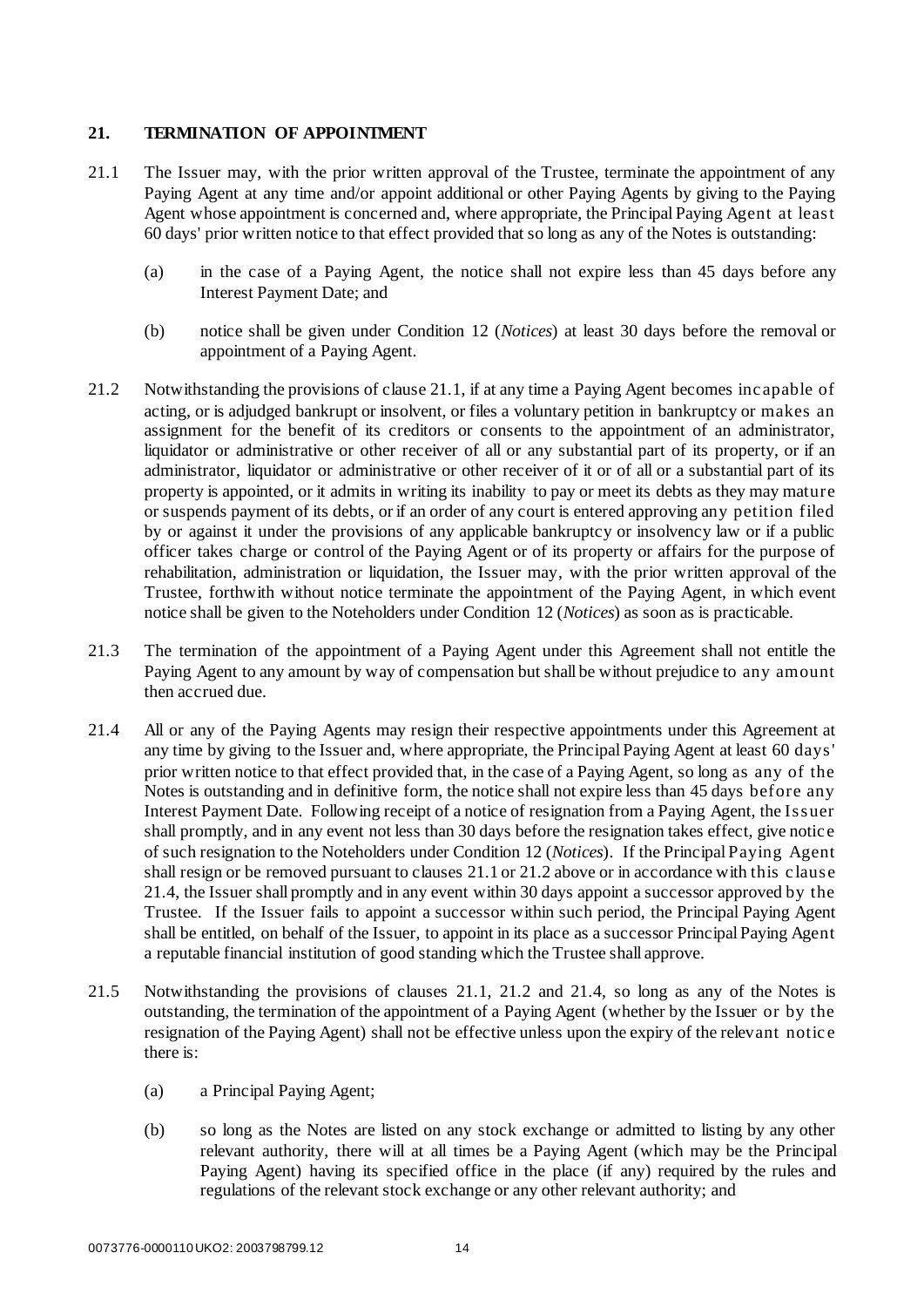- (c) a Paying Agent in a jurisdiction within Europe, other than the jurisdiction in which the Issuer is incorporated.
- 21.6 Any successor Paying Agent shall execute and deliver to its predecessor, the Issuer and, where appropriate, the Principal Paying Agent an instrument accepting its appointment under this Agreement, and the successor Paying Agent, without any further act, deed or conveyance, shall become vested with all the authority, rights, powers, trusts, immunities, duties and obligations of the predecessor with like effect as if originally named as a Paying Agent.
- 21.7 If the appointment of a Paying Agent under this Agreement is terminated (whether by the Issuer or by the resignation of the relevant Paying Agent), the Paying Agent shall on the date on which the termination takes effect deliver to its successor Paying Agent (or, if none, the Principal Paying Agent) all Notes and Coupons surrendered to it but not yet destroyed and all records concerning the Notes and Coupons maintained by it (except such documents and records as it is obliged by law or regulation to retain or not to release) and pay to its successor Paying Agent (or, if none, to the Principal Paying Agent) the amounts (if any) held by it in respect of Notes or Coupons whic h have become due and payable but which have not been presented for payment, but shall have no other duties or responsibilities under this Agreement.
- 21.8 If the Principal Paying Agent or any of the other Paying Agents shall change its specified office, it shall give to the Issuer, the Trustee and, where appropriate, the Principal Paying Agent not less t han 45 days' prior written notice to that effect giving the address of the new specified office. As soon as practicable thereafter and in any event at least 30 days before the change, the Principal Paying Agent, on behalf of and at the expense of the Issuer, shall give to the Noteholders notice of the change and the address of the new specified office under Condition 12 (*Notices*).
- 21.9 A corporation into which any Paying Agent for the time being may be merged or converted or a corporation with which the Paying Agent may be consolidated or a corporation resulting from a merger, conversion or consolidation to which the Paying Agent shall be a party shall, to the extent permitted by applicable law, be the successor Paying Agent under this Agreement without the execution or filing of any paper or any further act on the part of any of the parties to this Agreement. Notice of any merger, conversion or consolidation shall forthwith be given to the Issuer, the Trustee and, where appropriate, the Principal Paying Agent.

#### **22. MEETINGS OF NOTEHOLDERS**

The provisions of Schedule 3 to the Trust Deed shall apply to meetings of the Noteholders and shall have effect in the same manner as if set out in this Agreement.

#### <span id="page-16-0"></span>**23. NOTICES**

All notices or other communications under or in connection with this Agreement shall be in English and shall be delivered in person, sent by first class pre-paid post or by e-mail in accordance with the address and e-mail details below.

Any notice shall, in the case of a letter, be effective only on actual delivery, and, in the case of an email, when sent, subject to no delivery failure notification being received by the sender within 24 hours of the time of sending. However, a notice given in accordance with the above but received on a day which is not a business day or after business hours in the place of receipt will only be deemed to be given on the next business day.

The address and e-mail address of each party for all notices under or in connection with this Agreement are: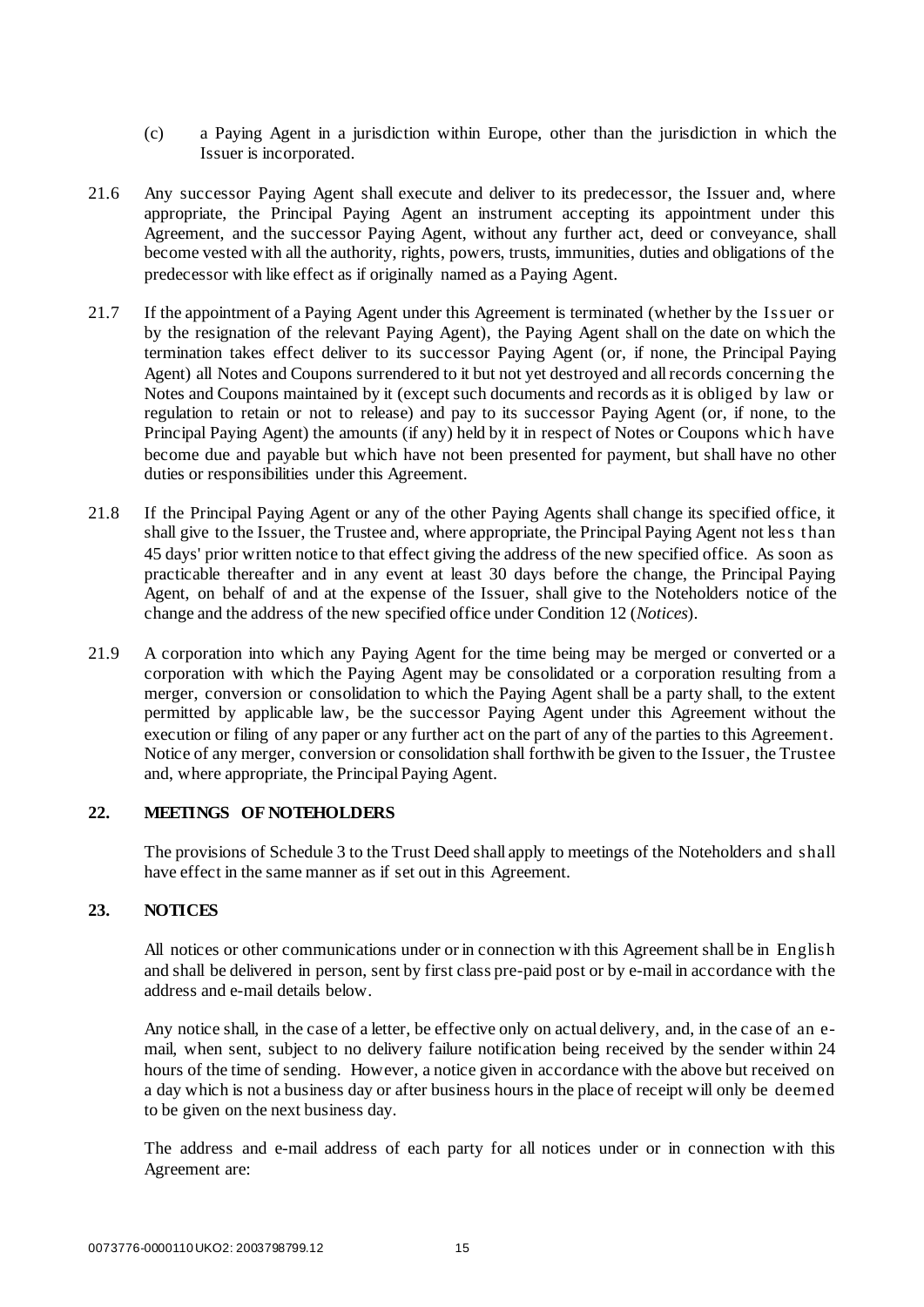| (a) | in the case of the Issuer:                    | Associated British Foods plc<br><b>Weston Centre</b><br>10 Grosvenor Street<br>London<br>W1K 4QY<br>United Kingdom        |                                                                |
|-----|-----------------------------------------------|---------------------------------------------------------------------------------------------------------------------------|----------------------------------------------------------------|
|     |                                               | E-mail:<br>(Attention:                                                                                                    | alan.drew@abfoods.com<br>Alan Drew, Group Treasurer)           |
| (b) | in the case of the Trustee:                   | Citicorp Trustee Company Limited<br>Citigroup Centre<br>Canada Square<br>Canary Wharf<br>London E14 5LB<br>United Kingdom |                                                                |
|     |                                               | E-mail:<br>(Attention:                                                                                                    | emea.at.debt@imceu.eu.ssmb.com<br>The Directors)               |
| (c) | in the case of the<br>Principal Paying Agent: | Citibank, N.A., London Branch<br>Citigroup Centre<br>Canary Wharf<br>London E14 5LB<br>United Kingdom                     |                                                                |
|     |                                               | E-mail:<br>(Attention:                                                                                                    | ppapayments@citi.com<br><b>Issuer Services – PPA Payments</b>  |
| (d) | in the case of the other<br>Paying Agents:    | Citibank Europe Plc<br>1 North Wall Quay<br>Dublin 1<br>Ireland                                                           |                                                                |
|     |                                               | E-mail:<br>(Attention:                                                                                                    | ppapayments @citi.com<br><b>Issuer Services - PPA Payments</b> |

or to such other address or e-mail address or marked for the attention of such other person or department as may from time to time be notified by any party to the others by not less than five days' written notice in accordance with the provisions of this clause. In this clause 2[3,](#page-16-0) **business day**, in relation to any place, means a day on which commercial banks are open for general business in that place.

#### **24. TAXES AND STAMP DUTIES**

The Issuer agrees to pay any and all stamp and other documentary taxes or duties which may be payable in connection with the execution, delivery, performance and enforcement of this Agreement by the Paying Agent.

#### <span id="page-17-0"></span>**25. ENTIRE AGREEMENT**

25.1 This Agreement contains the whole agreement between the parties relating to the subject matter of this Agreement at the date of this Agreement to the exclusion of any terms implied by law which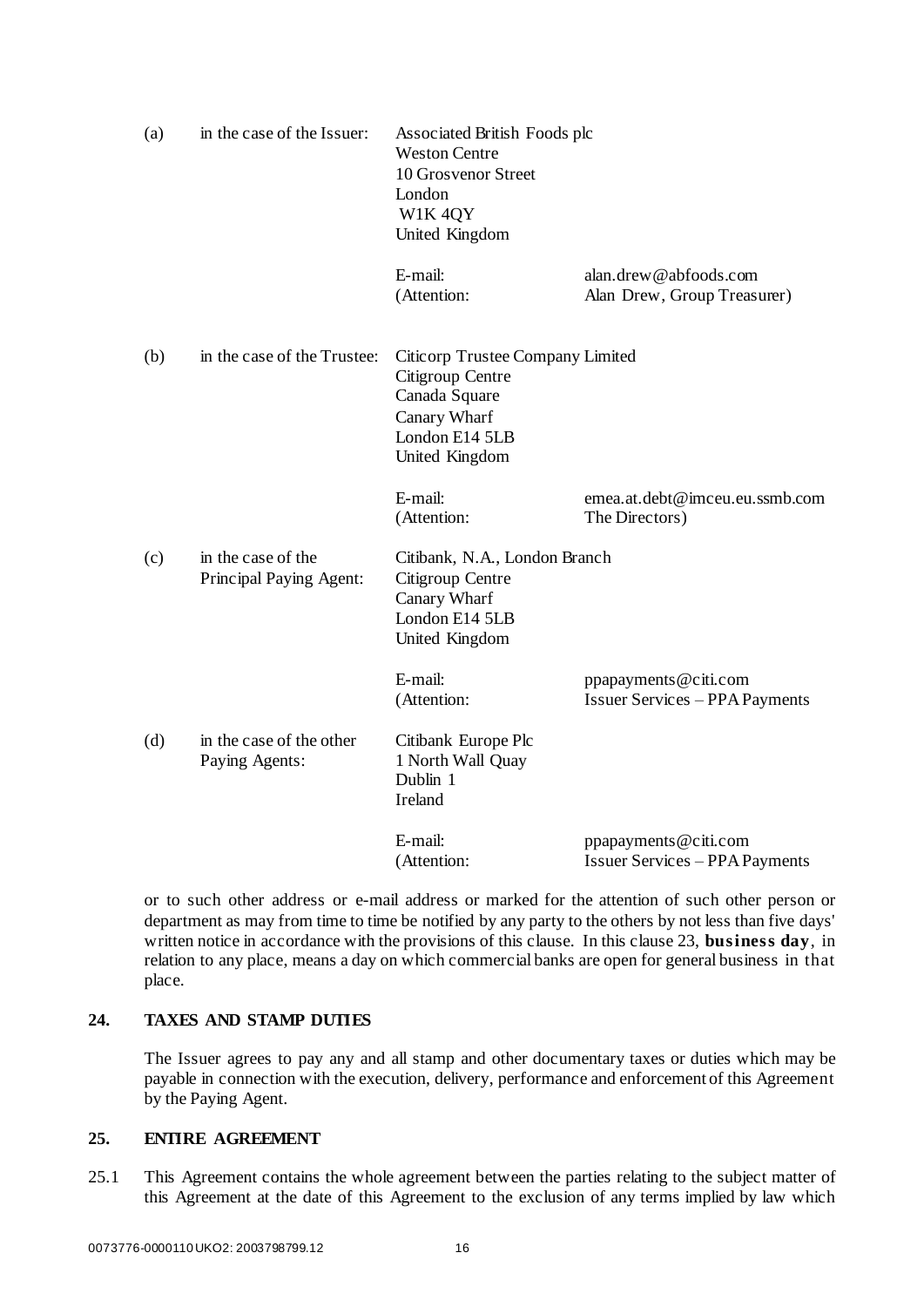<span id="page-18-0"></span>may be excluded by contract and supersedes any previous written or oral agreement between the parties in relation to the matters dealt with in this Agreement.

- 25.2 Each party to this Agreement acknowledges that it has not been induced to enter into this Agreement by any representation, warranty or undertaking not expressly incorporated into it.
- 25.3 So far as is permitted by law and except in the case of fraud, each party agrees and ac knowledges that its only right and remedy in relation to any representation, warranty or undertaking made or given in connection with this Agreement shall be for breach of the terms of this Agreement to the exclusion of all other rights and remedies (including those in tort or arising under statute).
- 25.4 In clauses [25.1](#page-17-0) to [25.2](#page-18-0), references to this Agreement includes any fee letters and all documents entered into pursuant to this Agreement

#### **26. AMENDMENTS**

The Issuer, the Trustee and the Principal Paying Agent may agree, without the consent of any Noteholder, to any modification of, or to the waiver or authorisation of any breach or proposed breach of, any provision of this Agreement which:

- (a) in the opinion of the Trustee, is of a formal, minor or technical nature or is made to correct a manifest error or an error which is, in the opinion of the Trustee, proven; or
- (b) in the opinion of the Trustee is not materially prejudicial to the interests of the Noteholders.

Any such modification, waiver or authorisation shall be binding on the Noteholders and, unless the Trustee agrees otherwise, any modification shall be notified by the Issuer to the Noteholders as soon as practicable thereafter in accordance with Condition 12 (*Notices*).

## **27. CONTRACTS (RIGHTS OF THIRD PARTIES) ACT 1999**

A person who is not a party to this Agreement has no right under the Contracts (Rights of Third Parties) Act 1999 to enforce any term of this Agreement, but this does not affect any right or remedy of a third party which exists or is available apart from that Act.

#### **28. GENERAL**

- 28.1 This Agreement may be executed in any number of counterparts and this has the same effect as if the signatures on the counterparts were on a single copy of this Agreement.
- 28.2 If any provision in or obligation under this Agreement is or becomes invalid, illegal or unenforceable in any respect under the law of any jurisdiction, that will not affect or impair (i) the validity, legality or enforceability under the law of that jurisdiction of any other provision in or obligation under this Agreement, or (ii) the validity, legality or enforceability under the law of any other jurisdiction of that or any other provision in or obligation under this Agreement.

#### **29. GOVERNING LAW AND SUBMISSION TO JURISDICTION**

- 29.1 This Agreement and any non-contractual obligations arising out of or in connection with this Agreement are governed by, and construed in accordance with, English law.
- <span id="page-18-1"></span>29.2 Subject to clause [29.4 below](#page-19-0), the English courts have exclusive jurisdiction to settle any dispute arising out of or in connection with this Agreement, including any dispute as to its existence, validity, interpretation, performance, breach or termination or the consequences of its nullity and any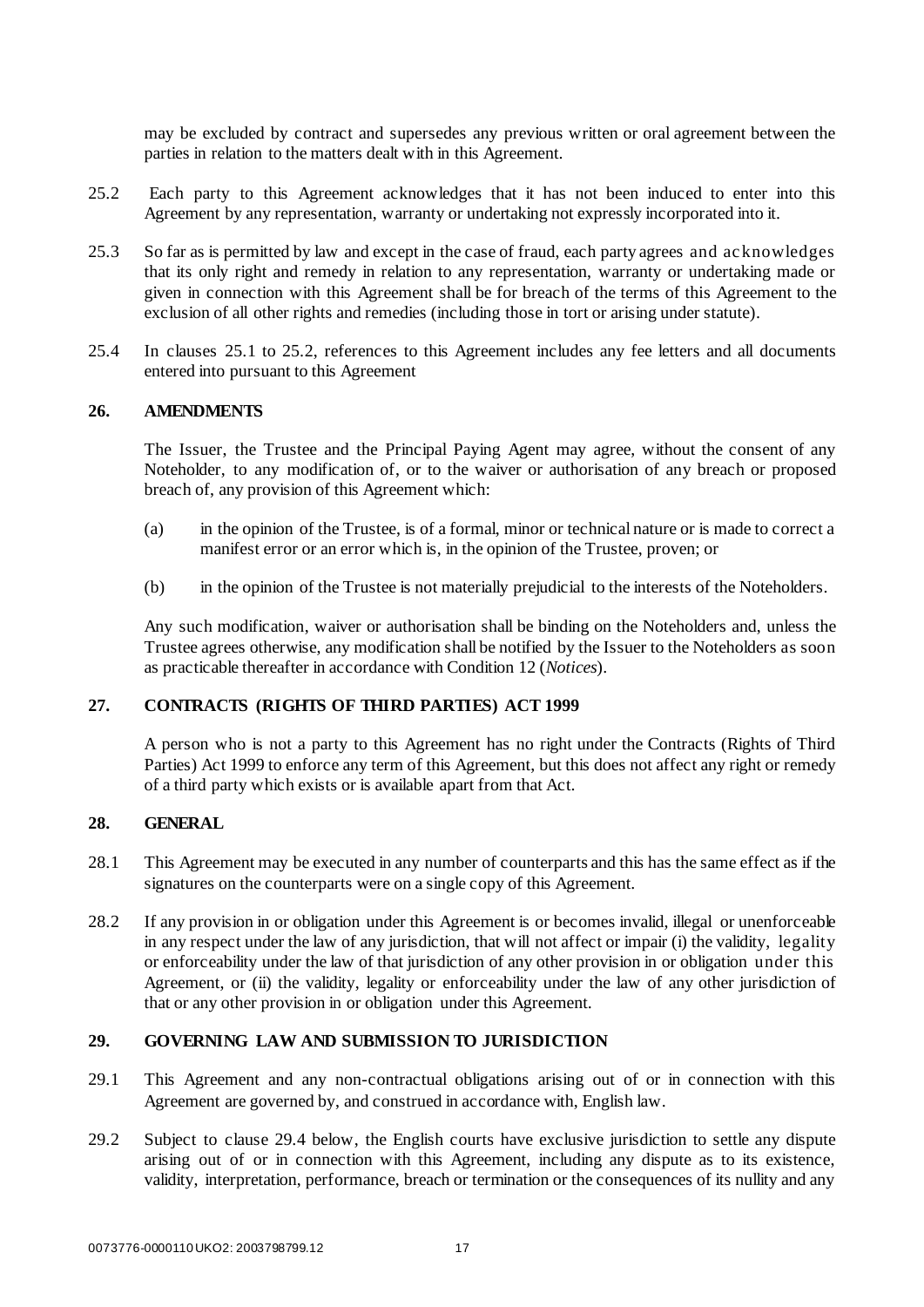dispute relating to any non-contractual obligations arising out of or in connection with this Agreement (a **Dispute**) and each party submits to the exclusive jurisdiction of the English courts.

- 29.3 For the purposes of clauses [29.2](#page-18-1) and [29.4, t](#page-19-0)he Issuer waives any objection to the English c ourts on the grounds that they are an inconvenient or inappropriate forum to settle any Dispute.
- <span id="page-19-0"></span>29.4 To the extent allowed by law, the Paying Agents and the Trustee may, in respect of any Dispute or Disputes, take (i) proceedings in any other court with jurisdiction; and (ii) concurrent proceedings in any number of jurisdictions.
- **THIS AGREEMENT** has been entered into on the date stated at the beginning of this Agreement.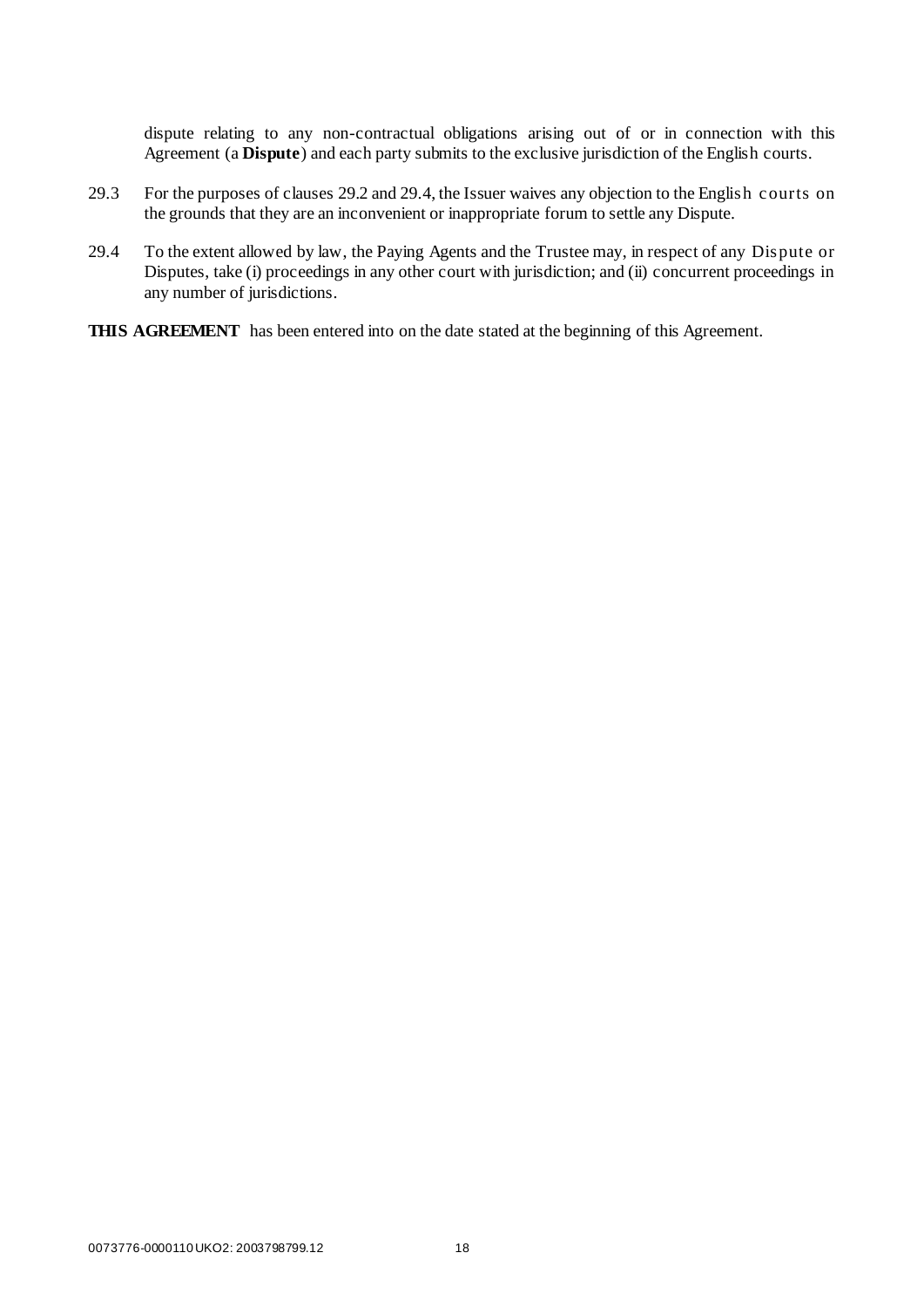## **SIGNATORIES**

## <span id="page-20-0"></span>**ASSOCIATED BRITISH FOODS PLC**

By: **JOHN BASON**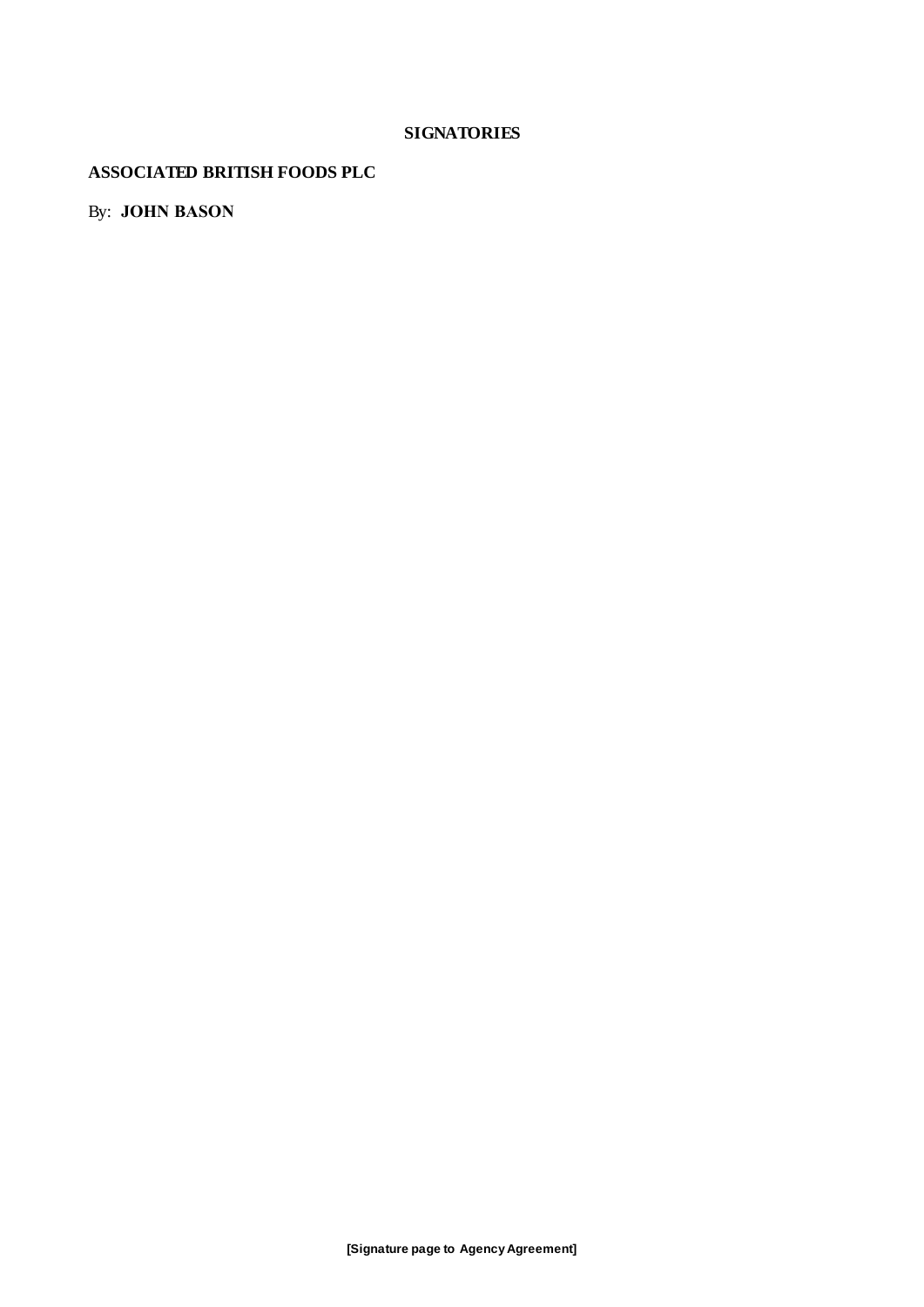## **CITIBANK, N.A., LONDON BRANCH**

## By: **DAVID ROWLANDSON, Vice President**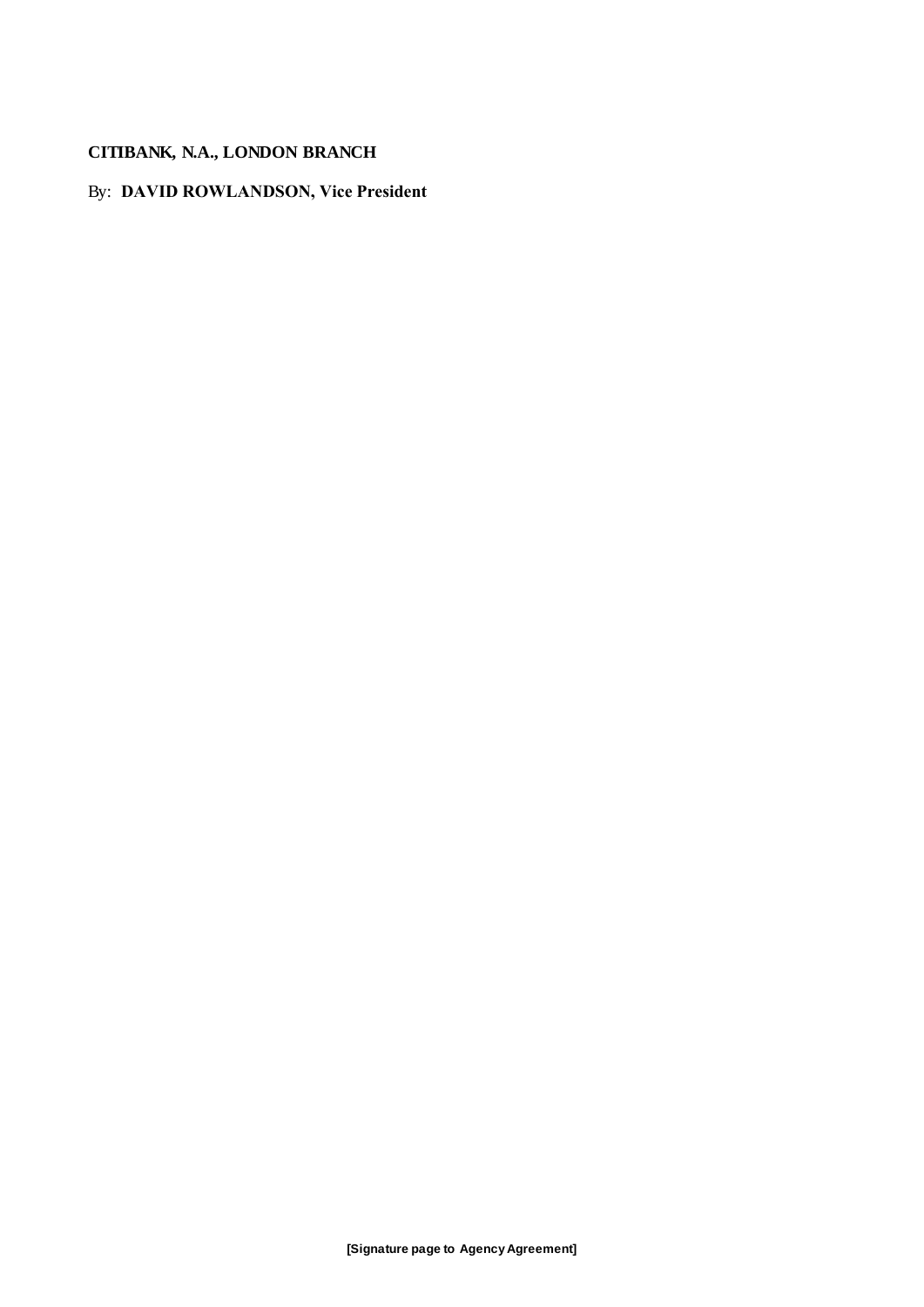## **CITIBANK EUROPE PLC**

## By: **DAVID ROWLANDSON, Delegated Signatory**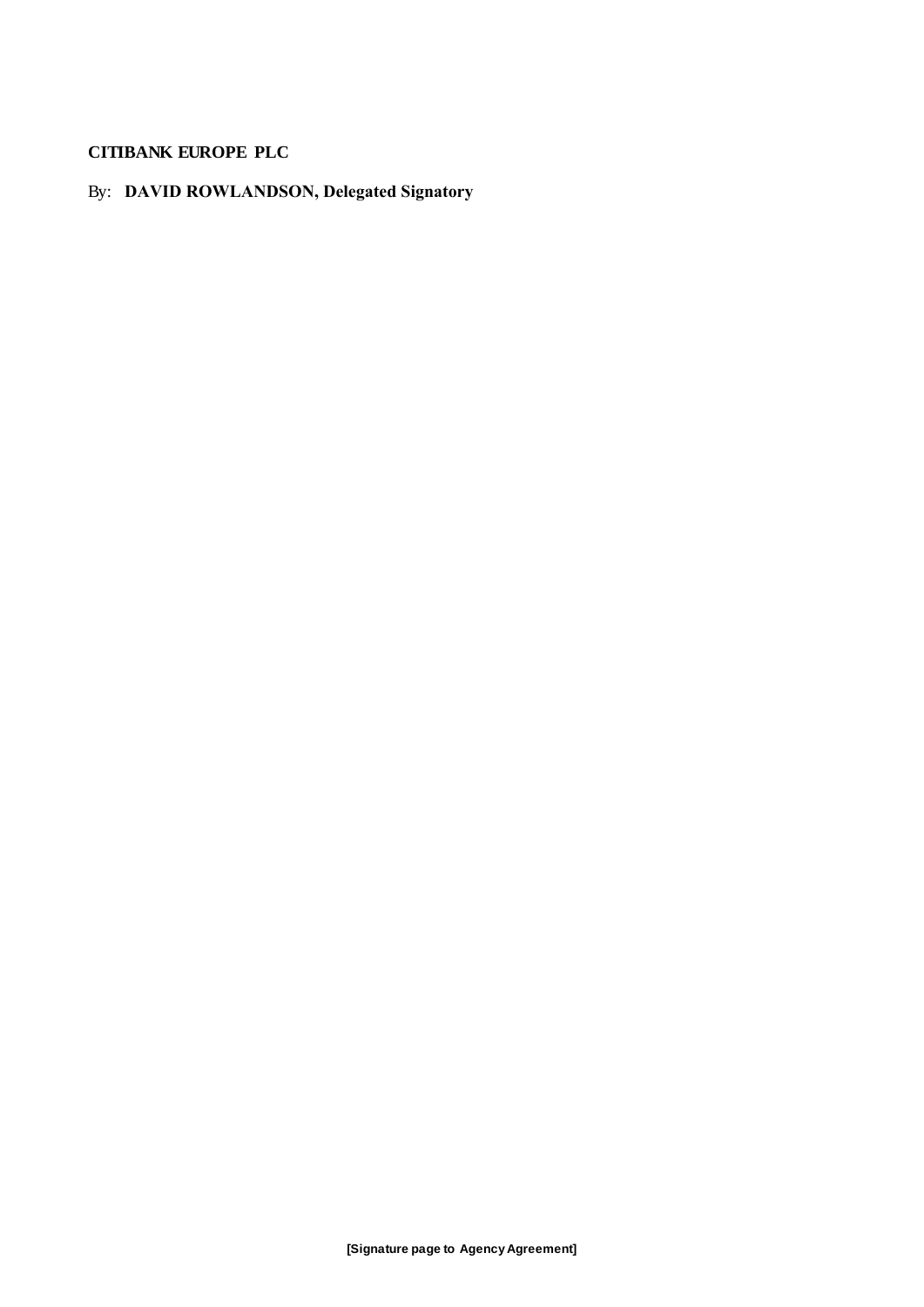## **CITICORP TRUSTEE COMPANY LIMITED**

By: **Signed under Power of Attorney by DAVID ROWLANDSON**

**Witnessed by STUART N. HOARE, Vice President, Agency and Trust, Global Transaction Services, Citigroup Centre, Canada Square, Canary Wharf, London E14 5LB**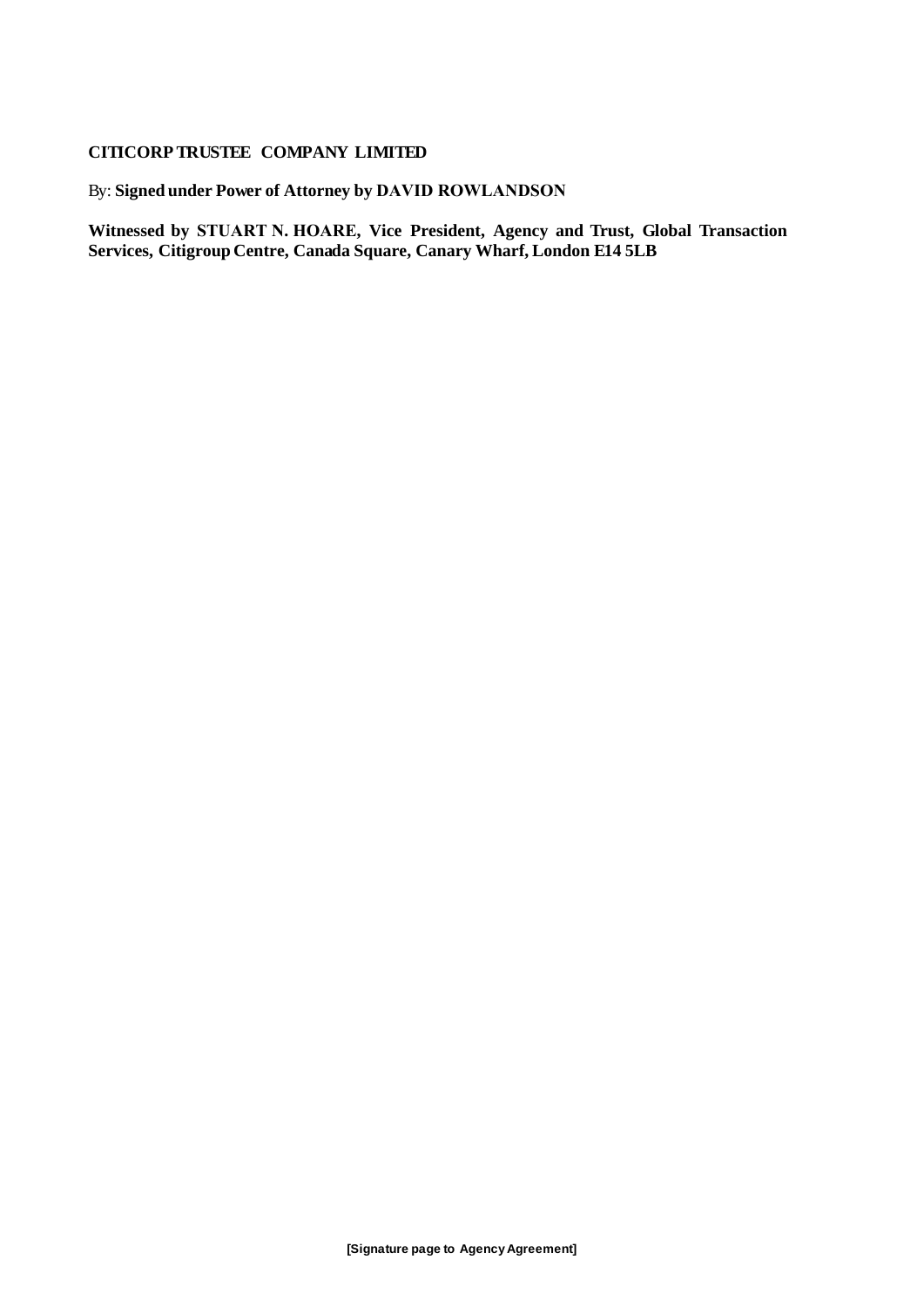### **SCHEDULE 1**

#### **ADDITIONAL DUTIES OF THE PAYING AGENT**

<span id="page-24-0"></span>The Principal Paying Agent and the Issuer will comply with the following provisions:

- 1. The Principal Paying Agent will inform each of Euroclear and Clearstream, Luxembourg (the **ICSDs**), through the common service provider appointed by the ICSDs to service the Notes (the **CSP**), of the initial issue outstanding amount (**IOA**) for the Notes on or prior to the issue date of the Notes.
- 2. If any event occurs that requires a mark up or mark down of the records which an ICSD holds for its customers to reflect such customers' interest in the Notes, the Principal Paying Agent will (to the extent known to it) promptly provide details of the amount of such mark up or mark down, together with a description of the event that requires it, to the ICSDs (through the CSP) to ensure that the IOA of the Notes remains at all times accurate.
- 3. The Principal Paying Agent will at least once every month reconcile its record of the IOA of the Notes with information received from the ICSDs (through the CSP) with respect to the IOA maintained by the ICSDs for the Notes and will promptly inform the ICSDs (through the CSP) of any discrepancies.
- 4. The Principal Paying Agent will promptly assist the ICSDs (through the CSP) in resolving any discrepancy identified in the IOA of the Notes.
- 5. The Principal Paying Agent will promptly provide to the ICSDs (through the CSP) details of all amounts paid by it under the Notes (or, where the Notes provide for delivery of assets other than cash, of the assets so delivered).
- 6. The Principal Paying Agent will (to the extent known to it) promptly provide to the ICSDs (through the CSP) notice of any changes to the Notes that will affect the amount of, or date for, any payment due under the Notes.
- 7. The Principal Paying Agent will (to the extent known to it) promptly provide to the ICSDs (through the CSP) copies of all information that is given to the Noteholders.
- 8. The Principal Paying Agent will promptly pass on to the Issuer all communications it receives from the ICSDs directly or through the CSP relating to the Notes.
- 9. The Principal Paying Agent will (to the extent known to it) promptly notify the ICSDs (through the CSP) of any failure by the Issuer to make any payment or delivery due under the Notes w hen due.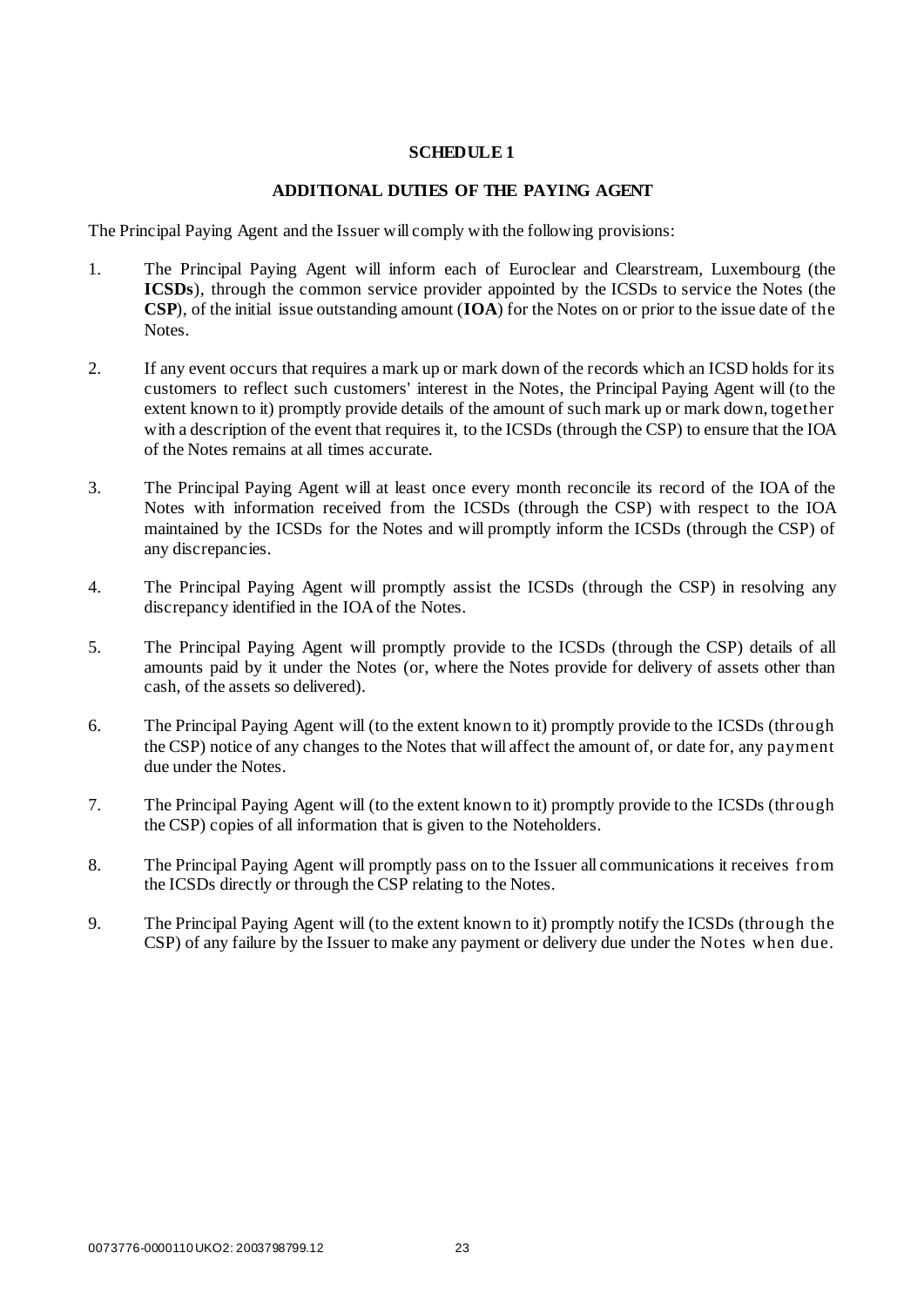## **FORM OF PUT NOTICE**

#### **ASSOCIATED BRITISH FOODS PLC**

(*incorporated with limited liability under the laws of England and Wales*)

#### **£400,000,000 2.500 per cent. Notes due 16 June 2034**

By depositing this duly completed Notice with any Paying Agent for the £400,000,000 2.500 per cent. Notes due 16 June 2034 (the **Notes**) of Associated British Foods plc (the **Issuer**)), the undersigned holder of the Notes which are surrendered with this Notice and referred to below irrevocably exercises its option to have [the full/………] principal amount of the Notes redeemed in accordance with Condition 6.5 on [*redemption date*].

This Notice relates to Notes in the aggregate principal amount of…………….bearing the following serial numbers:

………………………………………………....................………...........................…........................................

...................

...................

If the Notes referred to above are to be returned to the undersigned under clause [10.4](#page-9-0) of the Agency Agreement, they should be returned by uninsured post to:

………………………………………………....................……….......................................................................

#### **Payment Instructions**

Please make payment in respect of the above-mentioned Notes by [cheque posted to the above address/transfer to the following bank account]

Bank: ………………………..Branch Address: ………………………..

Branch Code: ….……………………..Account Number: ………………………..

Signature of holder: ………………………..………………………..

*[To be completed by recipient Paying Agent]*

[Details of missing unmatured Coupons ………………………..]

Received by: …………………………………………

*[Signature and stamp of Paying Agent]*

At its office at: ……………………….. On: …………………..

**NOTES:**

1. Complete as appropriate.

2. The Agency Agreement provides that Notes so returned will be sent by post, uninsured and at the risk of the Noteholder, unless the Noteholder otherwise requests and pays the costs of such insurance to the relevant Paying Agent at the time of depositing the Note referred to above.